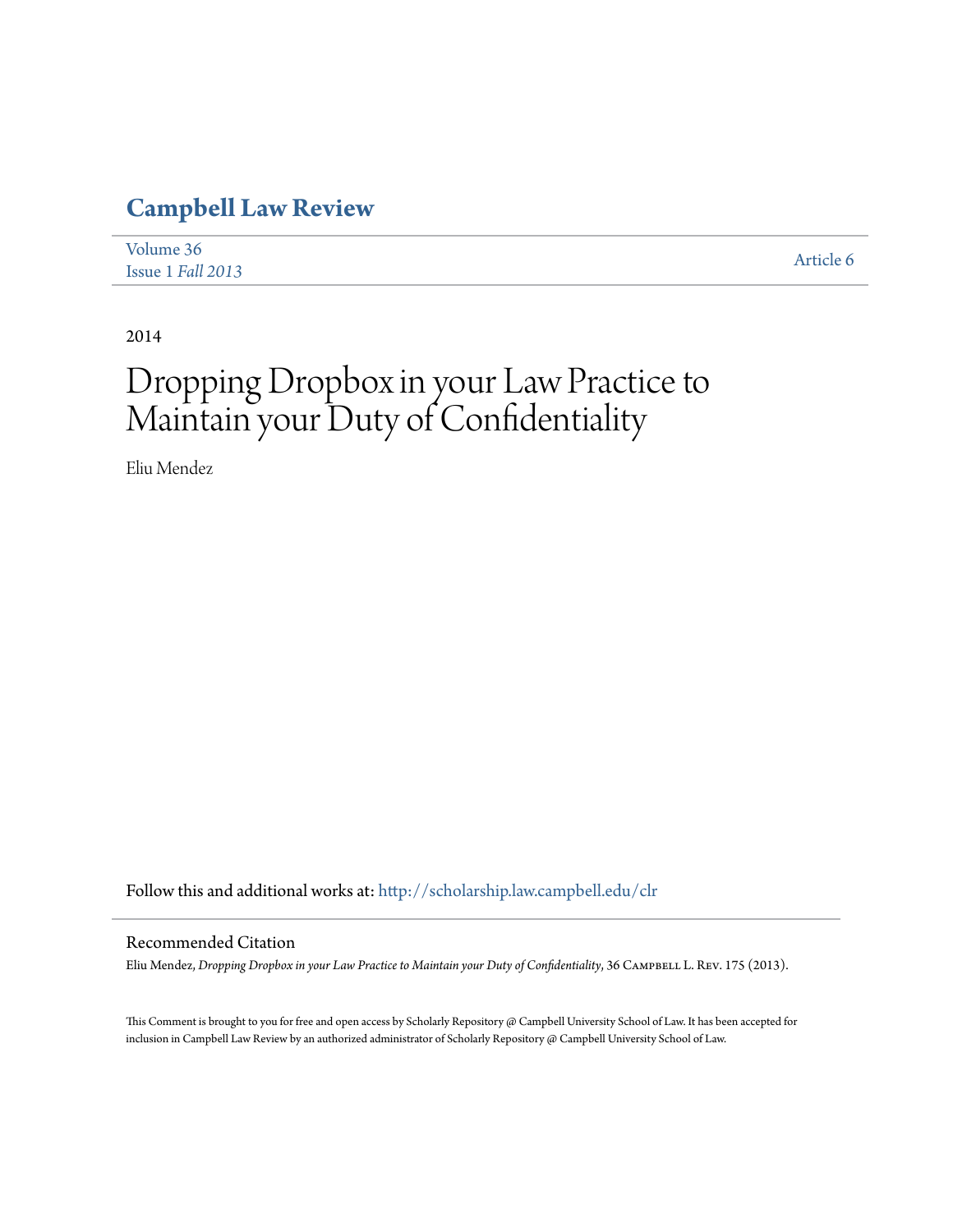### Dropping Dropbox in your Law Practice to Maintain your Duty of Confidentiality

#### INTRODUCTION<sup>1</sup>

A search for the term "cloud" on Google no longer returns the familiar images of cumulus, stratus, and nimbus clouds. Rather, the search returns a flurry of cloud computing sources, advertisements and articles. Over the past few years, the general public has become increasingly familiar with the concept of cloud computing.<sup>2</sup> Indeed, the general public has been using cloud functionality since the early days of America Online Mail.<sup>3</sup> Modern technology, an evolving concept by infinite architects, is hard to define, and cloud computing is no different.4

In very basic terms, cloud computing is a service that allows users to locally access an external server via a network or an Internet connection, thus permitting users to store and retrieve information and data in places other than on their own "home" network.<sup>5</sup> In more technical terms, cloud computing is the outsourcing of third-party services,<sup>6</sup> which may be accessed remotely over a network, usually the

5*. See* Natalie R. Kelly, *Kickin' Around in the Cloud: Lawyers and Cloud Computing 101*, 16 GA. B.J., June 2011, at 62, 62. Cloud computing is basically "a system[] where some component of the technology is either accessed or resides on an external server or servers; or the computing process happens wholly or in part and is accessed over the Internet." *Id.*

6. These are most commonly software, platforms, or infrastructure services.

 <sup>1.</sup> I want to thank my wife, Bethany, for her patience and support not only during the writing of this Comment, but also throughout law school. I would also like to thank Professor Bobbi Jo Boyd for offering feedback and direction when my Comment needed it most. Lastly, I want to thank you for taking the time to read my Comment.

 <sup>2.</sup> Examples of everyday uses of cloud computing services include online data storage (*e.g.*, Dropbox or iCloud), Internet based e-mail (*e.g.*, Gmail), or software as a service (SaaS) (*e.g.*, Amazon Web Services or Microsoft Office 365).

<sup>3</sup>*. See* AOL, http://www.aol.com/ (last visited Nov. 2, 2013) (noting the familiar, original welcome screen, "You've Got Mail!").

 <sup>4.</sup> Eric Knorr & Galen Gruman, *What Cloud Computing Really Means*, INFOWORLD (Apr. 7, 2008), http://www.infoworld.com/d/cloud-computing/what-cloud-computingreally-means-031 (defining cloud computing narrowly as "virtual servers available over the Internet," or broadly as any service used "outside the firewall").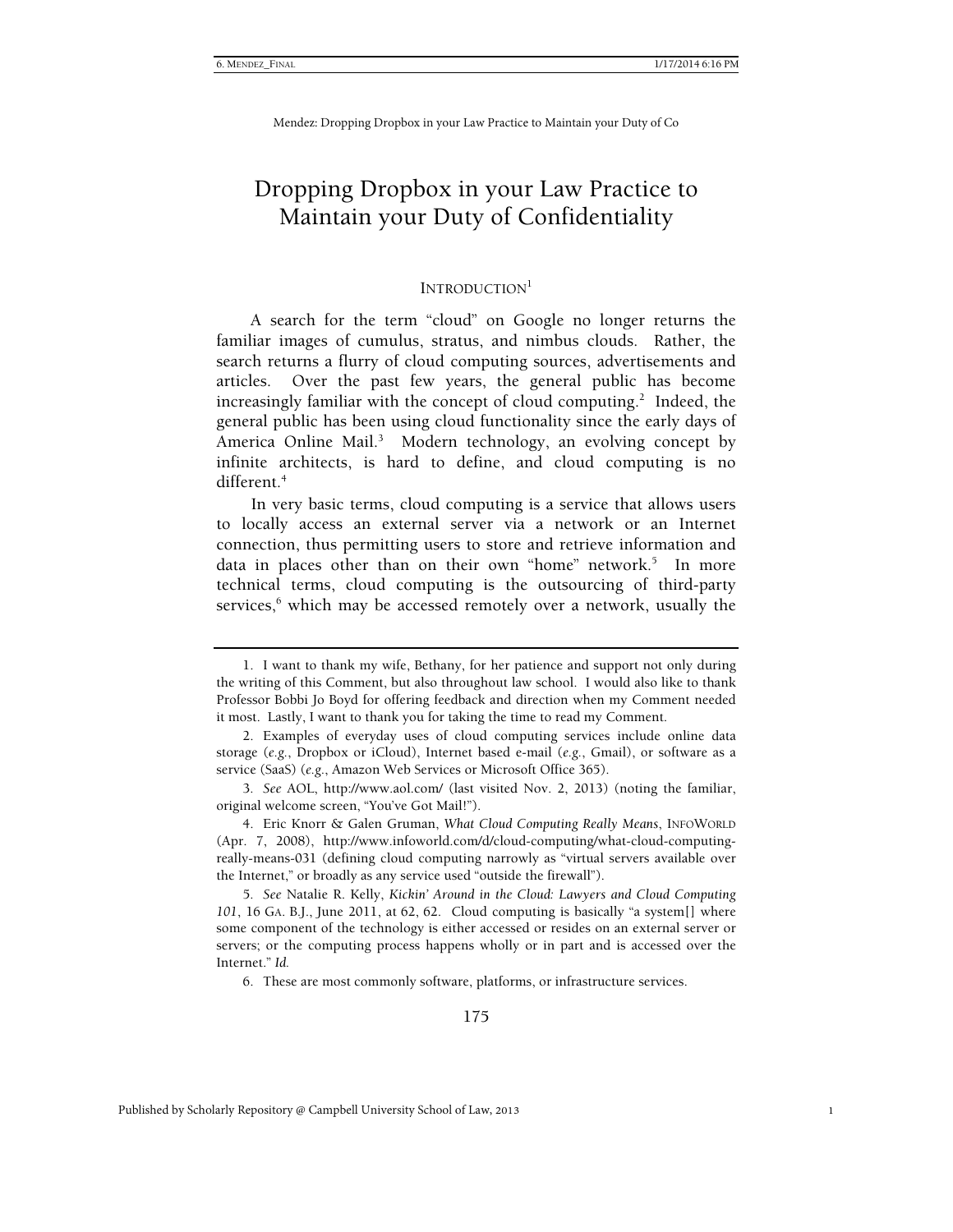Internet.7

One of the most prevalent cloud computing services is Dropbox.<sup>8</sup> Dropbox is a free file-hosting service that offers cloud storage and file synchronization.<sup>9</sup> Dropbox is quickly becoming the staple of cloud computing storage because it is easy to use, free, and allows you to "be anywhere."<sup>10</sup> The legal profession does not escape Dropbox's appeal,  $11$ and it is important that attorneys using Dropbox recognize the risks involved, including the possibility of putting their licenses in jeopardy.

This Comment explores cloud computing within the practice of law. This Comment first discusses the advantages and disadvantages of cloud computing, specifically those that may affect the practice of law. Second, this Comment examines the developing legal and ethical issues that arise from the use of cloud computing technology, primarily Dropbox. After a brief introduction to the American Bar Association (ABA) and the North Carolina State Bar, this Comment analyzes three amendments to the Model Rules of Professional Conduct that were introduced by the ABA Commission on Ethics 20/20. It then addresses the consequences that these amendments have on preserving the attorney's duty of confidentiality when using cloud computing technology. Finally, after illuminating the gaps in the current unamended rules, this Comment introduces recommendations to better protect both attorneys and the public from unauthorized disclosure of confidential client information as a result of an inadvertent breach of the duty of confidentiality.

 <sup>7.</sup> Gavin Hume, *Use of Cloud Computing by Lawyers Requires Due Diligence to Stay Onside Regulatory Requirements*, 70 ADVOC. VANCOUVER 51, 51 (2012) ("Examples of cloud computing services that are commonly used include webmail, such as Gmail, and services such as Dropbox, Facebook and LinkedIn. In some instances, services are free (often supported by advertising); in other cases, they are charged on a pay per usage basis."). *See* Larry Port, *Resources in the Clouds*, 28 GPSOLO, Dec. 2011, at 28, 29 ("[S]imple definition: The cloud allows users to consume computing resources that they don't have locally in their office . . . without having to install it, upgrade it, or purchase or maintain hardware for it.").

<sup>8</sup>*. About Dropbox*, DROPBOX, https://www.dropbox.com/about (last visited Nov. 3, 2013) (claiming that "more than 200 million people across every continent use Dropbox").

<sup>9</sup>*. Id.*

<sup>10</sup>*. Be Anywhere*, DROPBOX, https://www.dropbox.com/tour/2 (last visited Nov. 3, 2013).

<sup>11</sup>*. See* Stephan Futeral, *Ipad Apps for Practicing Law in the "Post-PC" Era*, S.C. LAW., May 2013, at 35, 40.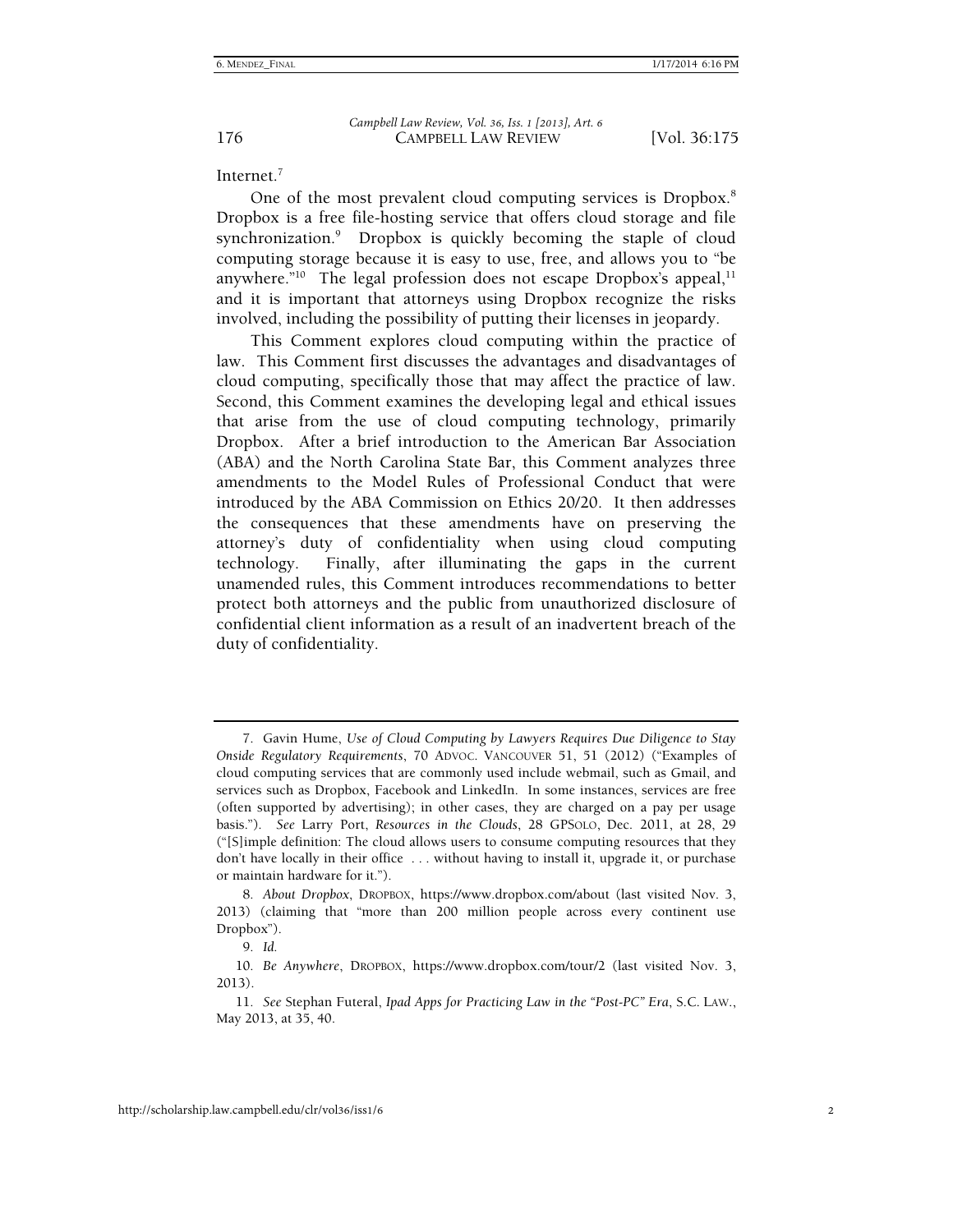#### I. THE ADVANTAGES AND DISADVANTAGES OF CLOUD COMPUTING **SERVICES**

#### *A. The Practical Benefits of Cloud Computing*

Whether a large law firm or a small, boutique law firm, whether inhouse counsel or a state agency, keeping up with technological advances has become a necessity for every legal department in today's world.<sup>12</sup> A growing number of jurisdictions are e-file friendly, and all federal district courts have defaulted to e-filing as the only permissible form of filing.<sup>13</sup> This has led to growth in the use of technological tools and resources that the average attorney relies on and may feel lost without. The advent of technological innovations, such as high-speed Internet connections and smaller storage and server sizes, has increased modernday reliance on technology.<sup>14</sup> Today's law firms, whether big or small, private or not-for-profit, are not immune to this dependency on technology.15 Cloud computing benefits law firms by creating worldwide accessibility and document protection while decreasing

14. Futeral, *supra* note 11, at 40.

 15. Today's dependency on cloud services did not happen overnight; rather, these services have been a growing part of our technology usage since the early 2000s.

 If you plan to back up, share and import data, then you need access to cloud storage. The term "Cloud" storage is not new; "cloud" is a re-branding of the Web to emphasize offsite storage of information. This re-branding of the Internet began approximately in 2006 when large companies such as Google and Amazon began using "cloud computing" and "cloud storage" to describe the technological environment in which people access software and files over the Internet instead of on their desktops or company servers.

 The popularity of cloud storage services such as Dropbox continues to grow with the proliferation of iPhones and iPads. Because iPhones and iPads have no USB connectivity to storage devices such as thumb drives, services such as Dropbox have become an indispensable means of transferring and accessing files on iDevices. Moreover, many popular apps allow the user to link the app to Dropbox and other "cloud" storage accounts.

*Id.*

 <sup>12.</sup> Jeff Bleich & Kelly Klaus, Courting Technology Guiding New Technology Through Old Law: Expect A Few Bumps Along the Way, OR. ST. B. BULL., Dec. 1997, at 23, 28.

<sup>13</sup>*. See* E.D.N.C. CIV. R. 5.1(a)(1) ("Unless otherwise permitted by the Electronic Case Filing Administrative Policies and Procedures Manual (Policy Manual), or otherwise authorized by the assigned judge, all documents submitted for filing shall be filed electronically using the Case Management/Electronic Case Filing system (CM/ECF) and in accordance with the Policy Manual.").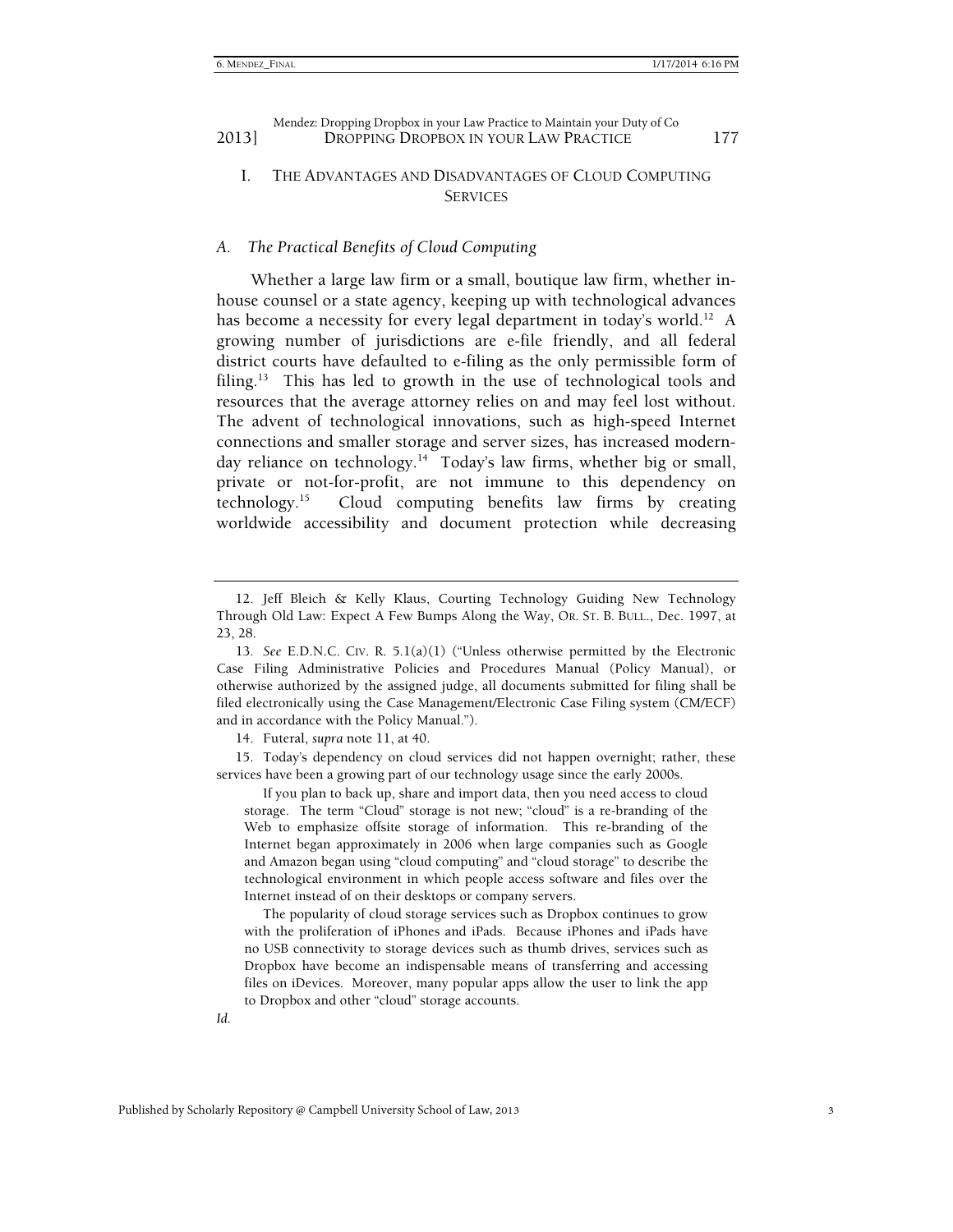178 CAMPBELL LAW REVIEW [Vol. 36:175 *Campbell Law Review, Vol. 36, Iss. 1 [2013], Art. 6*

overall costs <sup>16</sup>

#### *1. Accessibility*

Cloud computing provides attorneys with remote accessibility to any client file, document, folder, or application from anywhere with an Internet connection.<sup>17</sup> In fact, forty-one percent of users cite remote accessibility as the primary reason for cloud use.<sup>18</sup> With the development of mobile "hotspots," attorneys may access cloud services wherever they have access to a cell-phone signal, facilitating out-of-office work and access. Dropbox will also "sync" files to any other linked computers or shared folders, further facilitating out-of-office work and  $access.^{19}$  This method of sharing files ensures that everyone is working with the most up-to-date copy, because it will "initiate the syncing process as soon as it determines a change has been made to the file."20 This service allows quick and easy sharing between attorneys, paralegals, assistants, and clients. $21$ 

#### *2. Safekeeping and Document Protection*

Universal accessibility is merely a by-product of Dropbox's true function: backing up data off-site.<sup>22</sup> Cloud services, such as Amazon Web Services and Dropbox, store a user's virtual documents in remote, large-scale data centers.<sup>23</sup> These data centers house the servers where the data is stored, and are, according to Amazon, "housed in nondescript facilities ... [with] extensive setback and military grade perimeter

20*. Id.*

21*. See id.* This is an invaluable benefit, replacing the need to search an e-mail thread for the most recent version of an attached document.

22*. How Do I Sync Files Between Computers?*, DROPBOX, https://www.dropbox.com/ help/4/en (last visited Nov. 15, 2013).

23*. Amazon Web Services: Overview of Security Processes*, AMAZON WEB SERVICES (Sept. 5, 2008, 5:33 PM), http://aws.amazon.com/articles/1697.

 <sup>16.</sup> Denise Penton, *Decisions On Cloud Computing Must Include Ethical Concerns*, 55 ADVOC. 40, 40 (2012) (noting that by circumventing the cost of hardware and software, the costs of maintenance and management are also avoided).

 <sup>17.</sup> Kelly, *supra* note 5, at 62.

 <sup>18.</sup> John Horrigan, *Use of Cloud Computing Applications and Services*, PEW INTERNET & AM. LIFE PROJECT (Sept. 12, 2008), http://pewinternet.org/Reports/2008/Use-of-Cloud-Computing-Applications-and-Services/Data-Memo.aspx.

<sup>19</sup>*. What is LAN Sync?*, DROPBOX, https://www.dropbox.com/help/137/en (last visited Nov. 15, 2013). This service facilitates sharing and syncing documents, files, folders among home desktop, laptop, and office desktop.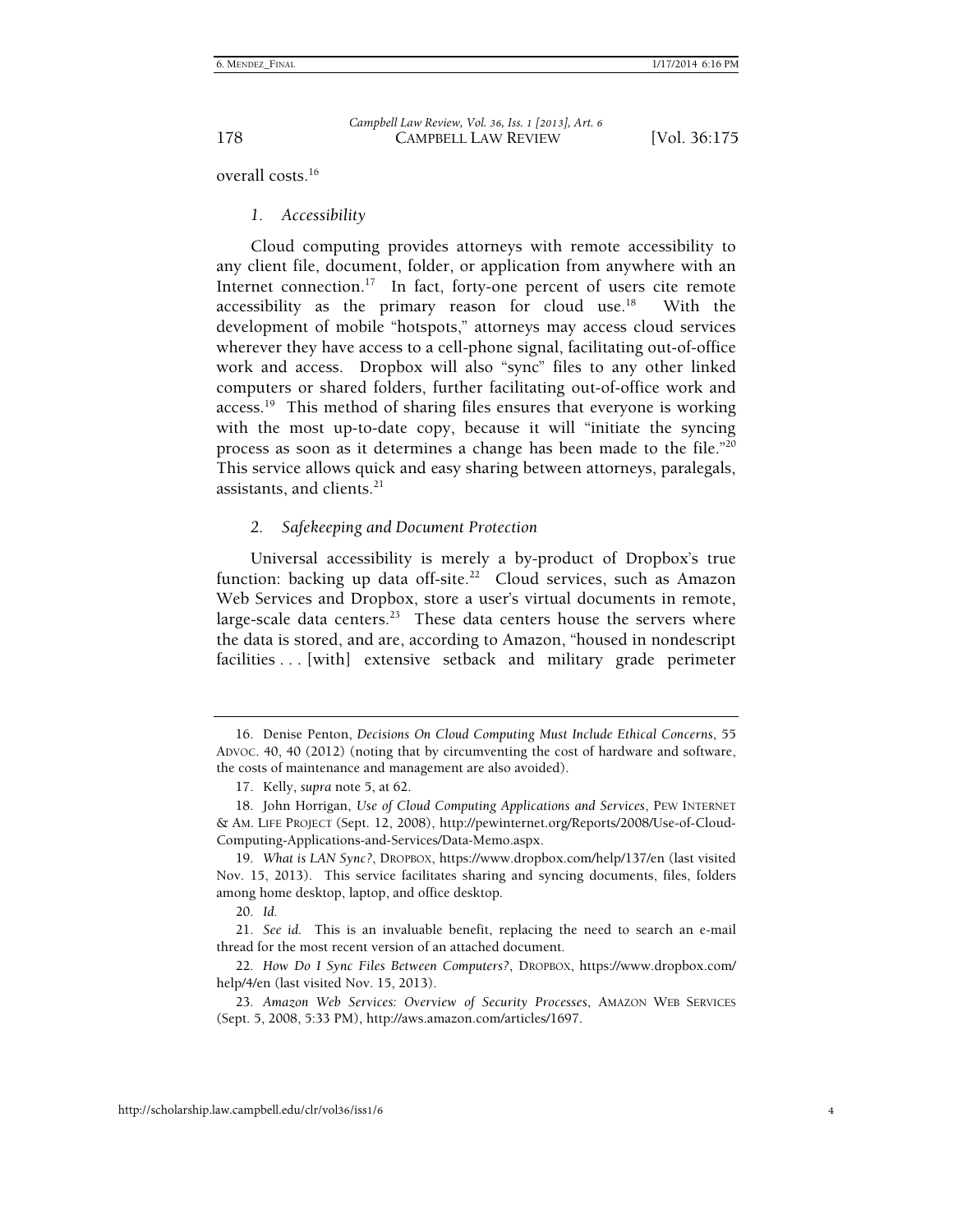control berms as well as other natural boundary protection."<sup>24</sup> These super-secure data centers store multiple, and even redundant, copies of data so that in the event of a catastrophe to a user's personal storage device, such as theft, loss, or destruction, the data can be readily restored through access to a network connection.<sup>25</sup> These features provide Dropbox users with relief that their data is both backed up and "safe" from most physical intrusions.<sup>26</sup> Generally, this level of security is safe enough for the ordinary consumer using cloud computing services.<sup>27</sup>

#### *3. Reducing Legal Costs*

Cloud computing has dramatically reduced attorneys' costs in keeping up with ever-evolving technology.<sup>28</sup> Today, an attorney can outsource many traditionally internal activities to a third-party vendor.<sup>29</sup> Virtual Law Office Platforms, for example, offer management and marketing solutions for solo practitioners and small firms, replacing the need to employ an in-house manager or consultant.<sup>30</sup> Other cloud-based platforms offer solutions as well, including accounting programs, litigation management, and even e-discovery collection and review.<sup>31</sup> Outsourcing to third-party vendors reduces the costs associated with temporary staff during periods of high volume, and it increases consistency, all while keeping scarce office resources open for more efficient and more important tasks.<sup>32</sup> Monthly service subscriptions increase financial flexibility by avoiding lengthy commitments. $33$  This

33*. See id.*

<sup>24</sup>*. Id.*

<sup>25</sup>*. Does Dropbox Keep Backups of my Files?*, DROPBOX, https://www.dropbox.com/help/122/en (last visited Nov. 15, 2013) ("All files synced by Dropbox are encrypted and stored securely on Amazon's Simple Storage Service (S3) over several data centers.").

<sup>26</sup>*. See id.*

<sup>27</sup>*. See id.*

 <sup>28.</sup> Kelly, *supra* note 5, at 62.

<sup>29</sup>*. Id.*

<sup>30</sup>*. See, e.g.*, *About Total Attorneys*, TOTAL ATTORNEYS, http://www.totalattorneys. com/about/ (last visited Nov. 15, 2013).

 <sup>31.</sup> Kelly, *supra* note 5, at 63. Specific software and platform-based cloud services include: virtual law office platforms (DirectLaw and Total Attorneys), accounting and billing programs (Bill4Time, Freshbooks, Time59, and TimeSolv), data storage and file synchronization and collaboration (Box.net, Dialawg, DropBox, JungleDisk, LiveMesh, and SugarSync), and practice management/litigation management (Clio, Credenza, Legal Workspace, LexisNexis Firm Manager, MyCase, and RealPractice). *Id*.

<sup>32</sup>*. See Pricing Terms and Conditions*, DROPBOX, https://www.dropbox.com/privacy# pricing\_terms (last visited Nov. 15, 2013).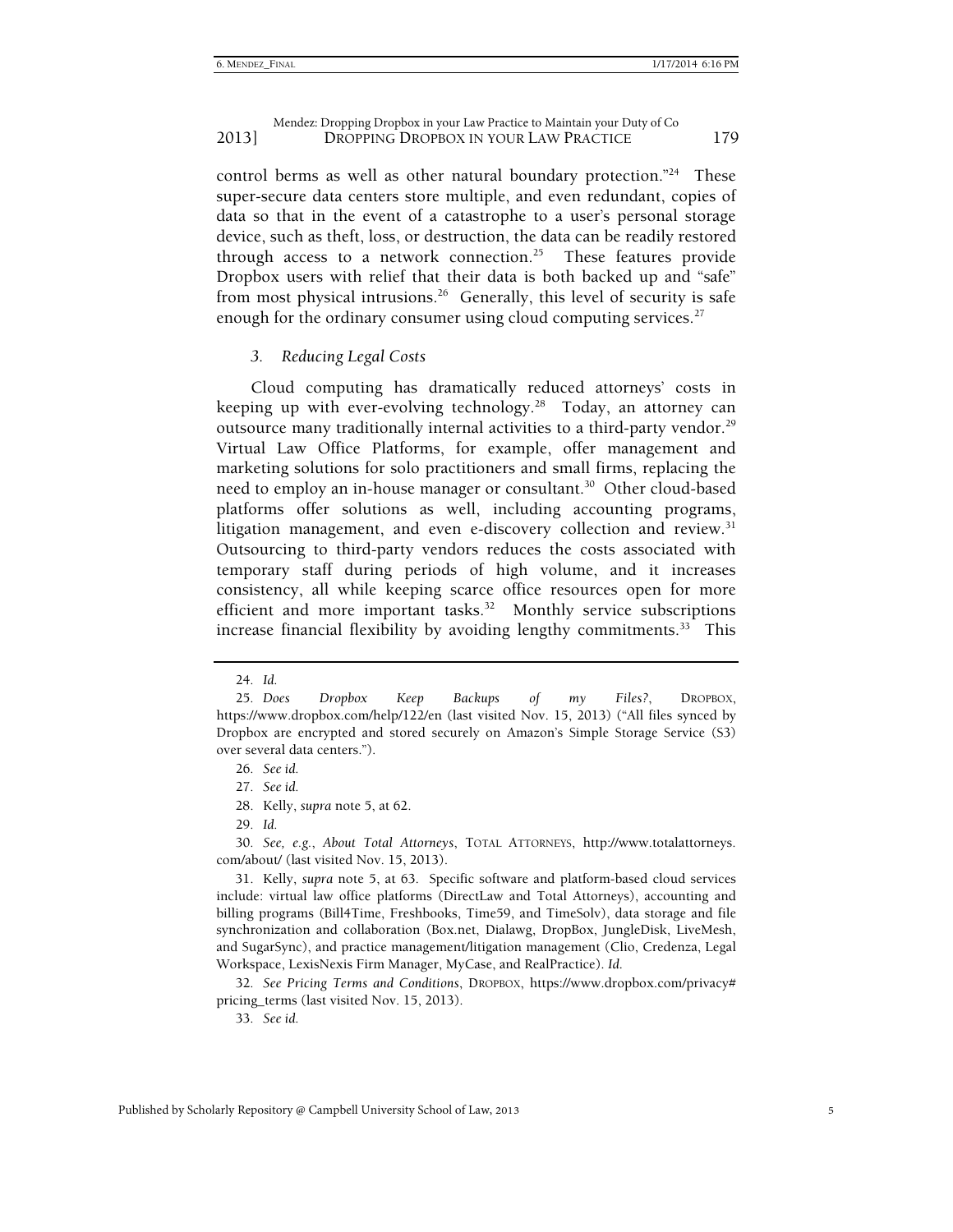feature, common with most cloud computing service providers such as Dropbox,<sup>34</sup> allows law offices to pay only for the services that they need. Cloud computing provides attorneys with a risk-shifting alternative in a world where technology has become increasingly outdated and has a decreased lifespan.<sup>35</sup> In addition to quickly becoming obsolete, traditional set-ups are difficult to expand with the real-time needs of a modern law firm.36

Another valuable feature of cloud computing is its conservation of physical space. Workspace often comes at a hefty price per square foot, and in the past, this treasured commodity has been sacrificed for on-site hardware, such as physical servers and disk storage space.<sup>37</sup> Through the use of cloud computing services, however, law offices can transfer the burden of hosting and maintenance to a third-party cloud vendor, reducing the need for traditional computer and network set-ups.<sup>38</sup> By doing so, the cloud vendor becomes responsible for costs ordinarily borne by individual law offices.<sup>39</sup> The cost of information technology (IT) services, system updates, and maintenance are better borne by the third-party cloud vendor, which specializes in servicing many clients, rather than by the individual law firm.<sup>40</sup>

#### *B. The Disadvantages of Cloud Computing*

However, you cannot eat your cake and have it too! $41$  In other words, the great benefits of cloud computing do not come without great risks. In exchange for third-party services and maintenance, cloud users may compromise security and surrender absolute control of their data. The extent of the compromise may depend on how and where the cloud

39*. Id.*

 41. Please allow me brief literary license to reverse the order of the verbs and present the popular idiom, "You can't have your cake and eat it too" in a more logical order.

<sup>34</sup>*. See id.*

<sup>35</sup>*. See* Daniel J. Buller & Mark H. Wittow, *Cloud Computing: Emerging Legal Issues, Data Flows, and the Mobile User*, LANDSLIDE, Nov./Dec. 2009, at 54, 54.

<sup>36</sup>*. See id.*

<sup>37</sup>*. Id.* (stating that the use of hardware and software resources required the "technical human expertise necessary to implement, maintain, and secure those resources [and that] [c]omplicated and expensive upgrade procedures were necessary to take advantage of new developments and features available for software applications").

<sup>38</sup>*. See id.* at 55.

<sup>40</sup>*. See id.* at 57. Some of the practical benefits include "pay-as-you-go" billing, the ability to subscribe only to services actually used, low upfront IT costs, the ability to expand quickly as needed, and the ability to run large applications and access large amounts of data on limited hardware. *Id.*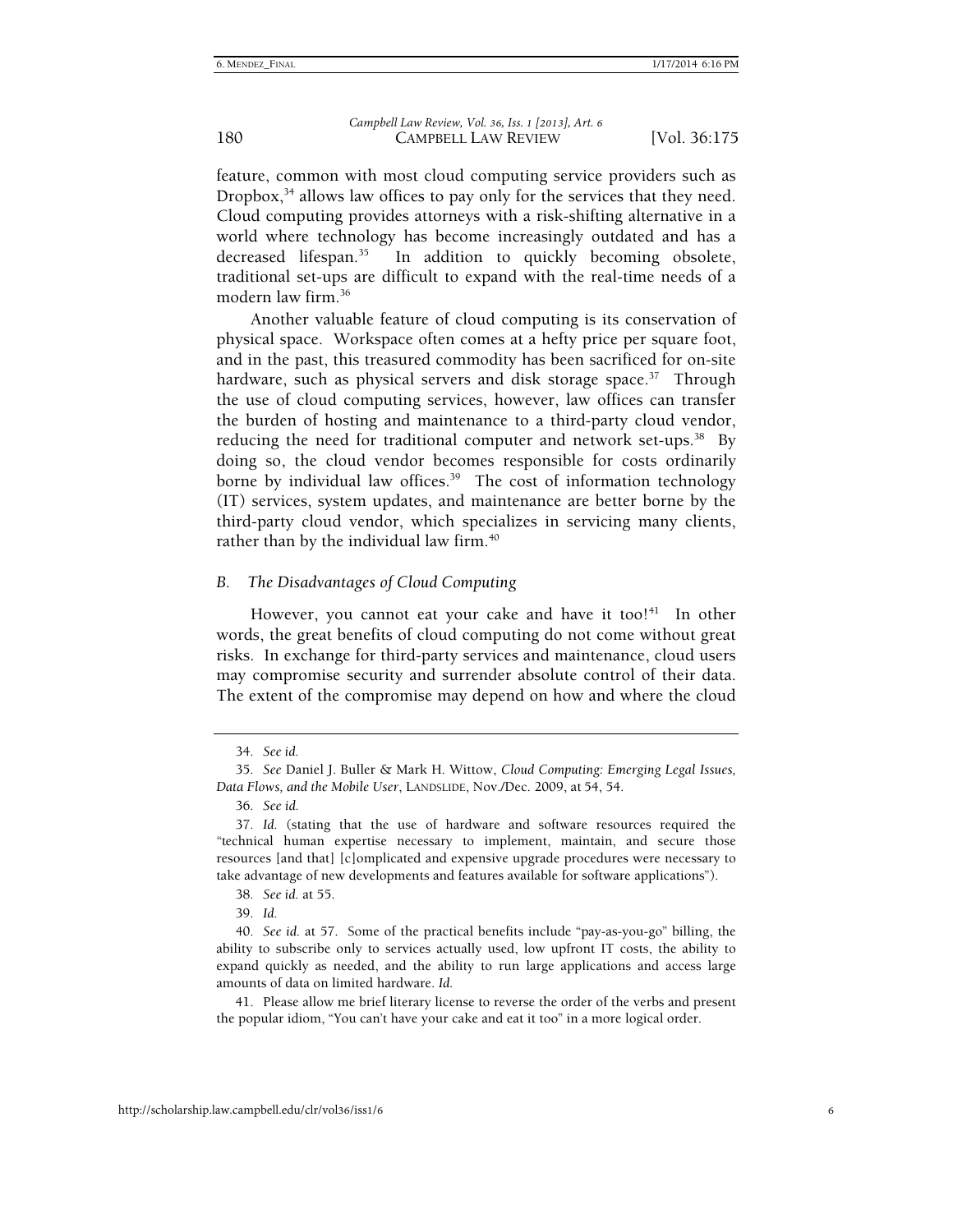vendors store the information, and more importantly, how the cloud vendors use the information, if at all.

Surrendering control is of greater concern to attorney users of cloud computing services than to ordinary users.<sup>42</sup> Once an attorney user has stored his data with a cloud vendor, the attorney immediately surrenders control of the physical hardware, which houses at least one copy of the  $data.<sup>43</sup>$  This limits the attorney's own ability to oversee security, backup, and management of his information. Commonly, the physical locations of the cloud vendor's servers are undisclosed for security purposes, furthering uncertainty about the information's safekeeping.<sup>44</sup>

Physical control, however, is not the only concern. Many cloud service agreements contain nonnegotiable terms and provisions that grant the cloud vendor certain rights and licenses, while simultaneously releasing the vendor from any liability.<sup>45</sup> Why should these terms concern attorneys more than the general public? Although ordinary users may be concerned about their own *personal* privacy and security, attorneys must also consider the duties owed to their clients.<sup>46</sup> In the following Section, this Comment will survey the developing legal and ethical issues arising from attorney use of cloud computing services.

#### II. THE DEVELOPING LEGAL AND ETHICAL ISSUES ARISING FROM DROPBOX USE

The Model Rules of Professional Conduct (Model Rules) provide attorneys with a framework for the ethical practice of law. $47$  The Model

 <sup>42.</sup> Attorneys, as representatives of their clients, are necessarily held to higher standards than the general population. *See, e.g.*, N.C. RULES OF PROF'L CONDUCT pmbl. (2006) ("A lawyer, as a member of the legal profession, is a representative of clients, an officer of the legal system, and a public citizen having special responsibility for the quality of justice.").

<sup>43</sup>*. Amazon Web Services: Overview of Security Processes*, *supra* note 23.

<sup>44</sup>*. Id.* ("AWS data centers are housed in nondescript facilities[.]").

 <sup>45.</sup> Buller & Wittow, *supra* note 35, at 56 ("For example, Google's license agreement for its 'Chrome' Web browser initially gave the company 'a perpetual, irrevocable, worldwide, royalty-free, and non-exclusive license to reproduce, adapt, modify, translate, publish, publicly perform, publicly display and distribute any Content which you submit, post or display on or through' the Web browser.").

 <sup>46.</sup> William L. Wilson, *More on Dropbox Security*, THIRD APPLE (June 20, 2012, 7:30 AM), http://thethirdapple.wordpress.com/2012/06/20/more-on-dropbox-security/ (suggesting that Dropbox's security and privacy policy may be adequate for "routine client data and documentation," but not for more "sensitive client information").

<sup>47</sup>*. See* MODEL RULES OF PROF'L CONDUCT pmbl. (1983).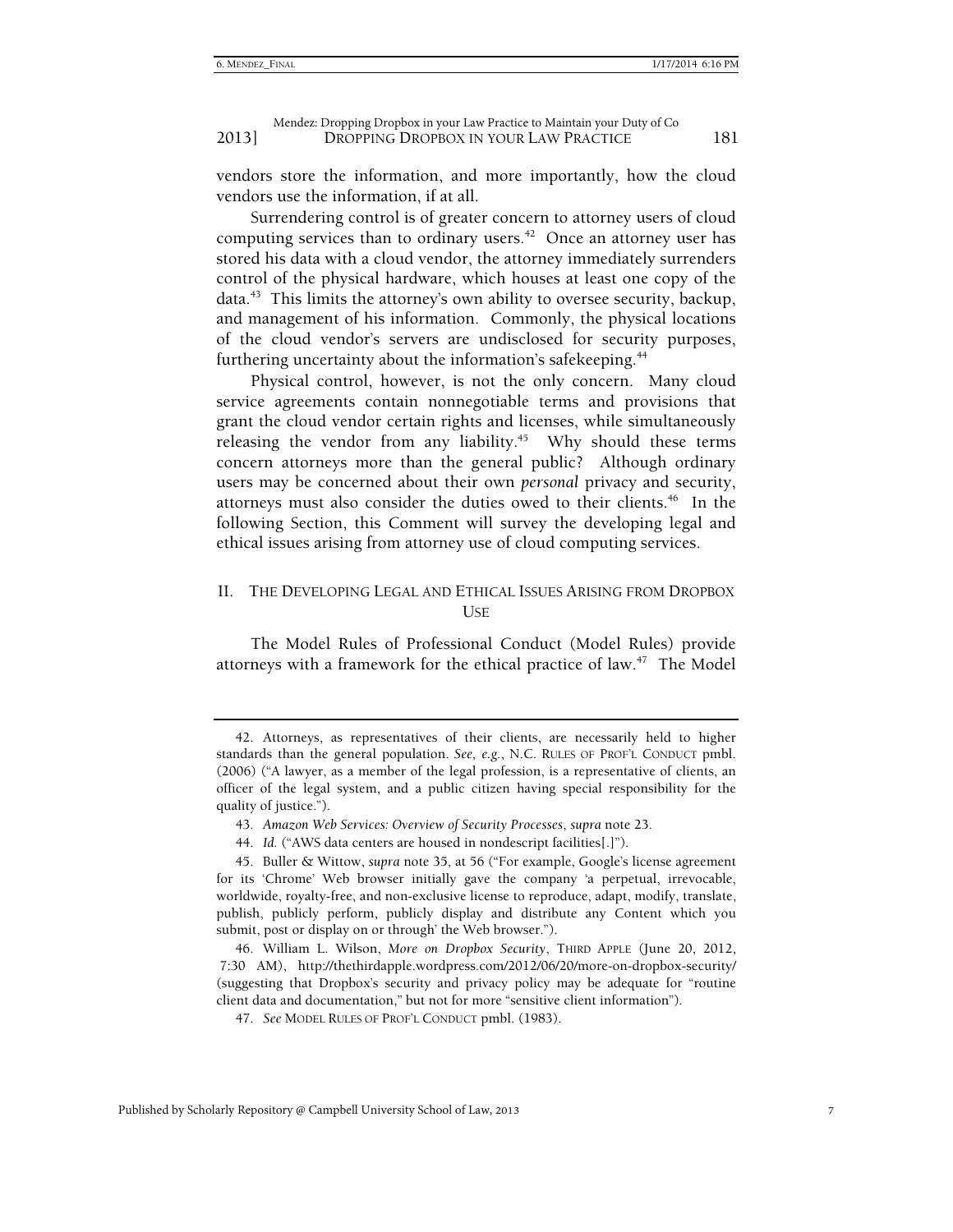Rules also attach duties when an attorney-client relationship exists.<sup>48</sup> The American Bar Association provides guidance "in legal ethics and professional responsibility through the adoption of professional standards that serve as models of the regulatory law governing the legal profession."49 Three Model Rules are primarily implicated in an attorney's use of cloud computing services: Rule 1.1: Competence, Rule 1.6: Confidentiality of Information, and Rule 5.3: Responsibilities Regarding Nonlawyer Assistant.

The American Bar Association created the ABA Commission on Ethics 20/20 (ABA Commission) to "develop guidance for lawyers regarding their ethical obligations to protect [confidential client] information when using technology, and to update the Model Rules of Professional Conduct to reflect the realities of a digital age."<sup>50</sup> The ABA Commission recognized that technology has integrated itself into and has evolved the practice of law.<sup>51</sup> Technology affects the manner in which attorneys deliver legal services, communicate with clients, store confidential client information, and even conduct investigation and discovery.<sup>52</sup> Because of this shift in the legal practice, new ethical issues arise relating specifically to an attorney's duty to protect confidential information.

After three years of studies, submissions, and commentary, the ABA Commission submitted two separate recommendations to the ABA.<sup>53</sup> First, the ABA Commission recommended that the ABA create a regularly updated website that provides attorneys with specific and timely guidance regarding their use of technology, such as cloud computing services, that may affect attorneys' duty of confidentiality.<sup>54</sup> Second, the ABA recommended amending several Model Rules and their

49*. See* MODEL RULES OF PROF'L CONDUCT preface.

52*. Id.*

54*. Id.*

<sup>48</sup>*. Id.*

 <sup>50.</sup> ABA COMMISSION ON ETHICS 20/20, HOUSE OF DELEGATES FILINGS: RESOLUTION AND REPORT: TECHNOLOGY & CONFIDENTIALITY, 1, (Aug. 2012), http://www.americanbar. org/content/dam/aba/administrative/ethics\_2020/2012\_hod\_annual\_meeting\_105a\_filed\_ may\_2012.authcheckdam.pdf.

 <sup>51.</sup> ABA COMMISSION ON ETHICS 20/20, HOUSE OF DELEGATES FILINGS: INTRODUCTION, 4–5, (Aug. 2012), http://www.americanbar.org/content/dam/aba/administrative/ethics\_ 2020/20120508\_ethics\_20\_20\_final\_hod\_introdution\_and\_overview\_report.authcheckd am.pdf.

 <sup>53.</sup> ABA COMMISSION ON ETHICS 20/20, HOUSE OF DELEGATES FILINGS: RESOLUTION AND REPORT: TECHNOLOGY & CONFIDENTIALITY, *supra* note 50, at 1.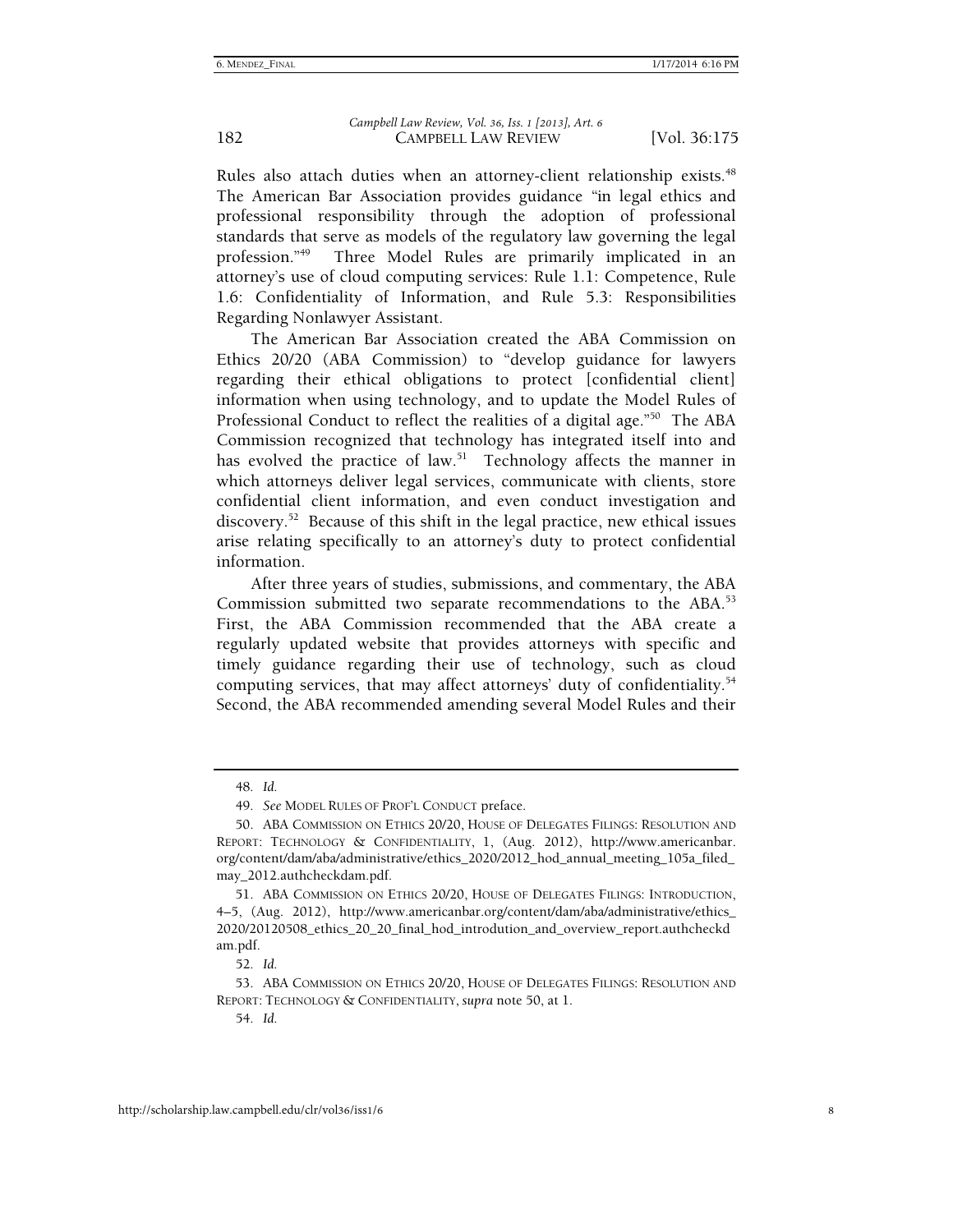official comments.<sup>55</sup> In August 2012, the ABA Commission did in fact amend several Model Rules and official comments. Three of at least twelve amendments affected the aforementioned Model Rules or their comments that relate to the duty of confidentiality.<sup>56</sup>

Although every jurisdiction had adopted some form of the Model Rules or their comments as of January 1, 2010,<sup>57</sup> only Delaware has adopted the ABA Commission on Ethics 20/20 August 2012 amendments (August 2012 amendments) in full or in part.<sup>58</sup> In considering the potential consequences of not adopting the August 2012 amendments, North Carolina serves as a suitable illustration because the North Carolina State Bar does not currently appear to be considering the adoption of such amendments.59

Before going forward, this Comment will briefly introduce the North Carolina State Bar. An attorney practicing in North Carolina necessarily becomes a member of the North Carolina State Bar.<sup>60</sup> The North Carolina State Bar oversees the administration and enforcement of the North Carolina Rules of Professional Conduct (N.C. Rules). The

58*. Variations of the ABA Model Rules of Professional Conduct: Rule 1.6: Confidentiality of Information*, ABA 4 (Aug. 16, 2013), http://www.americanbar.org/content/ dam/aba/administrative/professional\_responsibility/mrpc\_1\_6.authcheckdam.pdf; *Variations of the ABA Model Rules of Professional Conduct: Rule 5.3 Responsibilities Regarding Nonlawyer Assistance*, ABA 2 (Aug. 16, 2013), http://www.americanbar.org/ content/dam/aba/administrative/professional\_responsibility/mrpc\_5\_3.authcheckdam. pdf.

 59. The North Carolina State Bar has not yet adopted the ABA Commission on Ethics 20/20 August 2012 amendments, nor has it proposed to adopt such amendments. See States Making Amendments to the Model Rules of Professional Conduct Dates of *Adoption*, ABA, http://www.americanbar.org/groups/professional\_responsibility/ publications/model\_rules\_of\_professional\_conduct/chrono\_list\_state\_adopting\_model\_r ules.html (last visited Nov. 15, 2013) (adopting Model Rules in part on March 1, 2003); *Proposed Rule Amendments*, N.C. STATE BAR (July 2013), http://www.ncbar.com/ rules/proprul.asp.

60*. See* N.C. GEN. STAT. § 84-4 (2011) ("Persons other than members of State Bar prohibited from practicing law."); *see also* 27 N.C. ADMIN. CODE 01A .0201(b) (2008) ("The active members shall be all persons who have obtained licenses entitling them to practice law in North Carolina, including persons serving as justices or judges of any state or federal court in this state, unless classified as inactive members by the council.").

<sup>55</sup>*. Id.*

 <sup>56.</sup> The aforementioned Model Rules, Rules 1.1, 1.6, and 5.3, are the emphasis of this Comment because of their impact on an attorney's usage of the cloud regarding the duty of confidentiality.

<sup>57</sup>*. See generally State Adoption of the ABA Model Rules of Professional Conduct and Comments*, ABA (May 23, 2011), http://www.americanbar.org/content/dam/aba/migrated/ cpr/pic/comments.authcheckdam.pdf.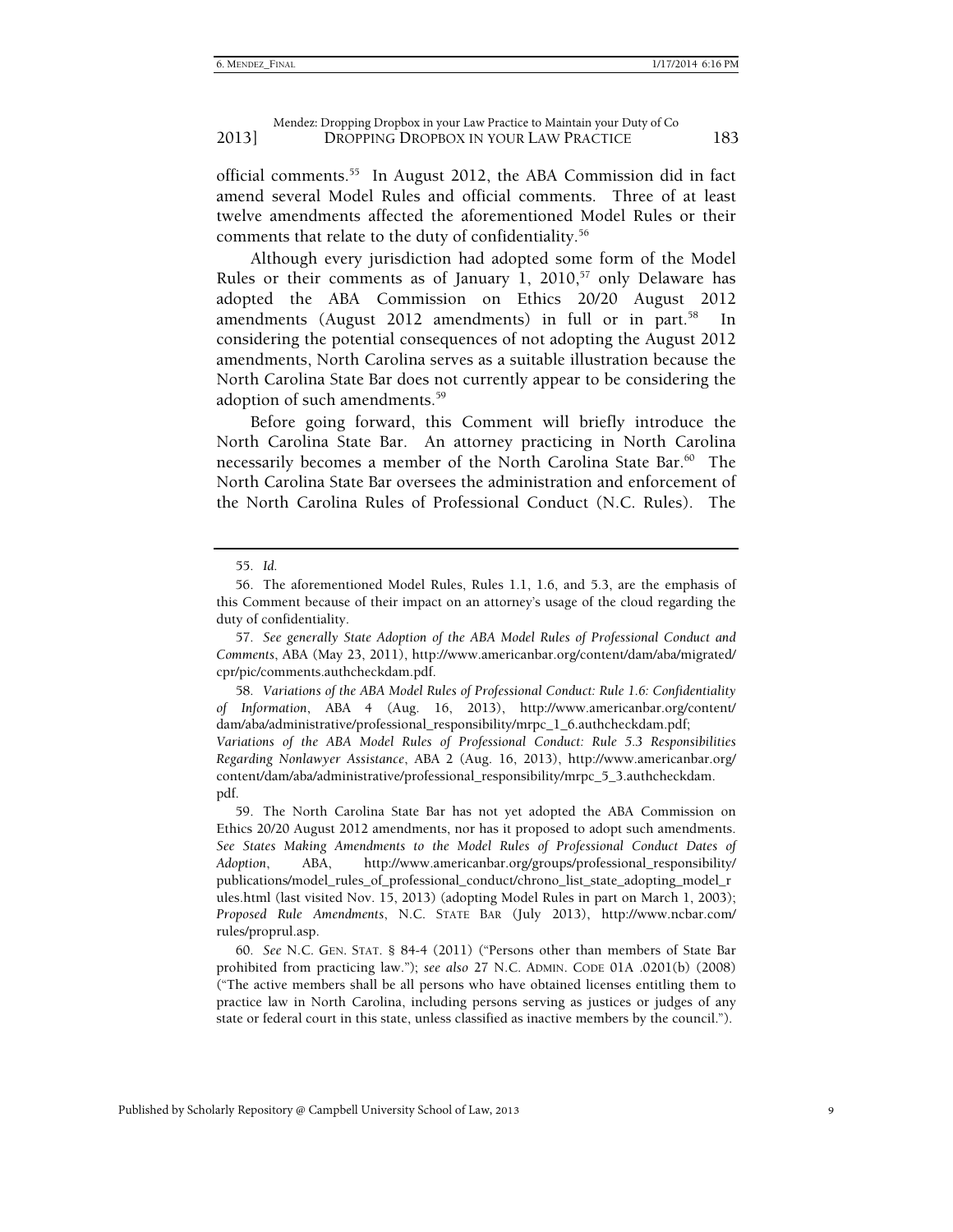N.C. Rules are fundamentally shaped by the Model Rules. Every licensed North Carolina attorney, as an individual member of the profession, is responsible for the promotion of the profession's standing and reputation. $6\overline{1}$  The North Carolina State Bar Ethics Committee (Ethics Committee) periodically provides ethical guidance on issues of professional conduct, which are formalized as Formal Ethics Opinions, and later published by the North Carolina State Bar. Formal Ethics Opinions serve as guiding principles for interpreting the N.C. Rules. $62$ An analysis of the August 2012 amendments and their effect on an attorney's duty of confidentiality is presented next.

#### *A. Rule 1.1: Competence*

#### *1. Model Rule 1.1*

The Model Rules require attorneys to provide competent representation for their clients. $63$  The ever-evolving nature of cloud computing, and technology generally, makes it important for attorneys to stay informed of the changes in relevant technology, and to be aware of how those changes may affect their representation. The Model Rules' comments to Rule 1.1 direct attorneys to stay well-informed and up-todate on both changes in the law and changes in the "benefits and risks associated with [] technology."64 Although the comments to the Model Rules alone do not impose a duty on attorneys to stay abreast of the relevant changes in technology, they should serve as guidelines for attorneys to follow in maintaining competent representation.

 <sup>61.</sup> N.C. RULES OF PROF'L CONDUCT pmbl. ¶¶ 14–17 (2006).

 <sup>62. 27</sup> N.C. ADMIN. CODE 01D .0101(j) (2004) ("'Formal ethics opinion' shall mean a published opinion issued by the council to provide ethical guidance for attorneys and to establish a principle of ethical conduct.").

 <sup>63.</sup> MODEL RULES OF PROF'L CONDUCT R. 1.1 (1983) ("A lawyer shall provide competent representation to a client. Competent representation requires the legal knowledge, skill, thoroughness and preparation reasonably necessary for the representation.").

<sup>64</sup>*. Id.* cmt. 8 ("To maintain the requisite knowledge and skill, a lawyer should keep abreast of changes in the law and its practice, including the benefits and risks associated with relevant technology, engage in continuing study and education and comply with all continuing legal education requirements to which the lawyer is subject.").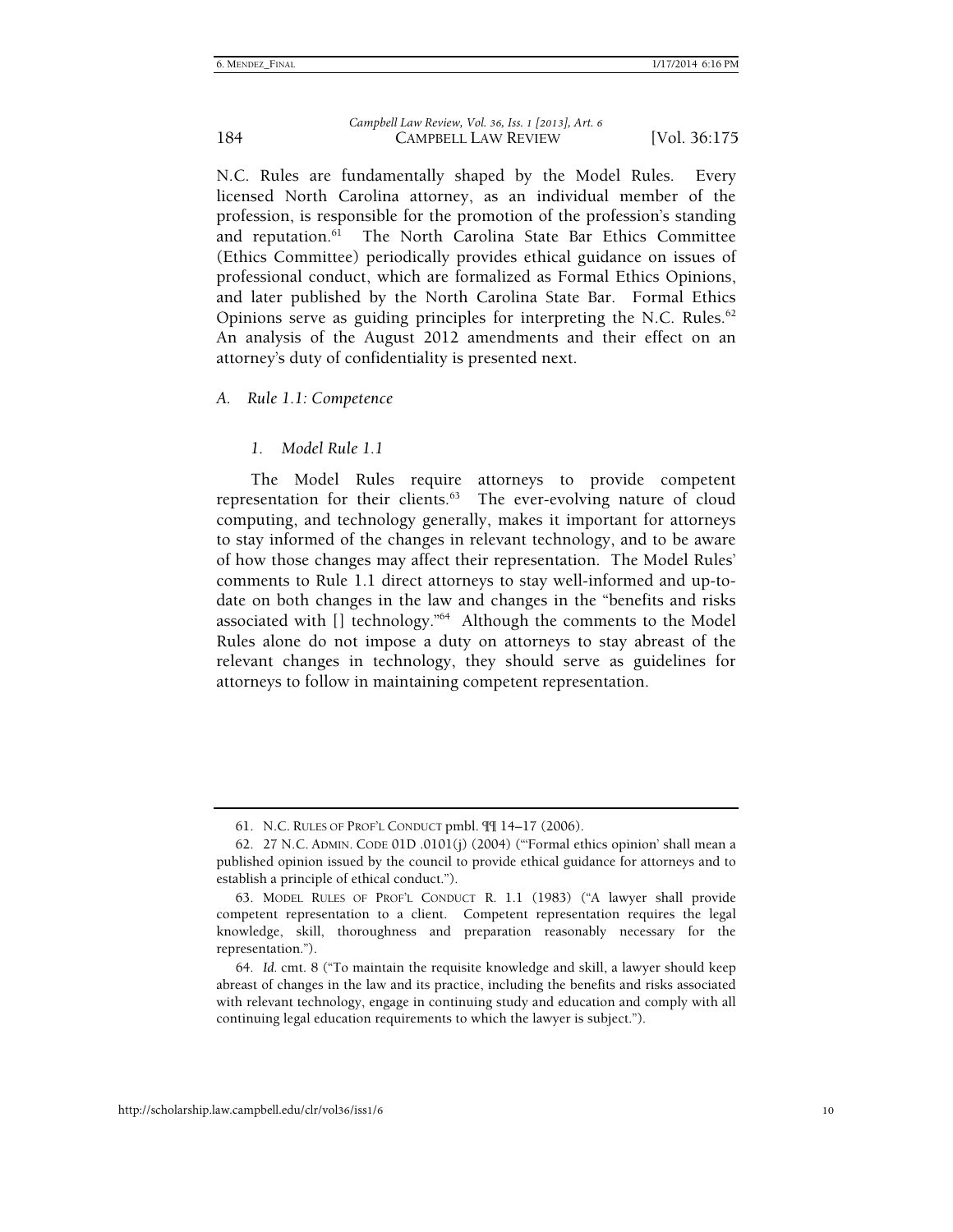#### *2. N.C. Rule 1.1*

The N.C. Rules are silent on directing attorneys to stay abreast of the relevant changes in technology.<sup>65</sup> A North Carolina attorney, therefore, may not think to consider changes in technology as affecting his ability to competently represent his clients.<sup>66</sup> When an attorney engages in the active use of cloud computing services, however, it is important that he maintain an appropriate level of education regarding cloud computing and its effect on his clients. As such, the ABA rightfully chose to make explicit an attorney's duty of competence with technology, and given what is at stake, North Carolina should make the duty explicit as well. $67$ 

#### *B. Rule 1.6: Confidentiality of Information*

#### *1. Model Rule 1.6*

The Model Rules impose a duty of confidentiality in attorney-client relationships that requires attorneys to take affirmative steps to protect confidential client information.<sup>68</sup> Model Rule 1.6 further requires attorneys to "make reasonable efforts to prevent the inadvertent or

 <sup>65.</sup> N.C. RULES OF PROF'L CONDUCT R. 1.1 ("Competent representation requires the legal knowledge, skill, thoroughness, and preparation reasonably necessary for the representation."). Although there is no explicit duty that an attorney understand basic features of relevant technology, as in the ABA Commission's amended Model Rule 1.1, the general expectation and obligation that an attorney act competently in the representation of a client is echoed in the N.C. Rules' preamble:

In all professional functions a lawyer should be competent, prompt, and diligent. A lawyer should maintain communication with a client concerning the representation. A lawyer should keep in confidence information relating to representation of a client except so far as disclosure is required or permitted by the Rules of Professional Conduct or other law.

N.C. RULES OF PROF'L CONDUCT pmbl. ¶ 4. This general expectation and obligation can be read broadly to include a duty to maintain a competent level of awareness regarding technology that affects a law practice.

 <sup>66.</sup> Although the duty to maintain competence regarding the benefits and risks associated with technology has not been formally adopted in the N.C. Rules, the North Carolina State Bar Ethics Committee recently forewarned that attorneys must "act competently to safeguard information" shared with SaaS providers. N.C. STATE BAR, 2011 Formal Ethics Op. 6 (2012).

 <sup>67.</sup> ABA COMMISSION ON ETHICS 20/20, HOUSE OF DELEGATES FILINGS: INTRODUCTION, *supra* note 51, at 8.

 <sup>68.</sup> MODEL RULES OF PROF'L CONDUCT R. 1.6.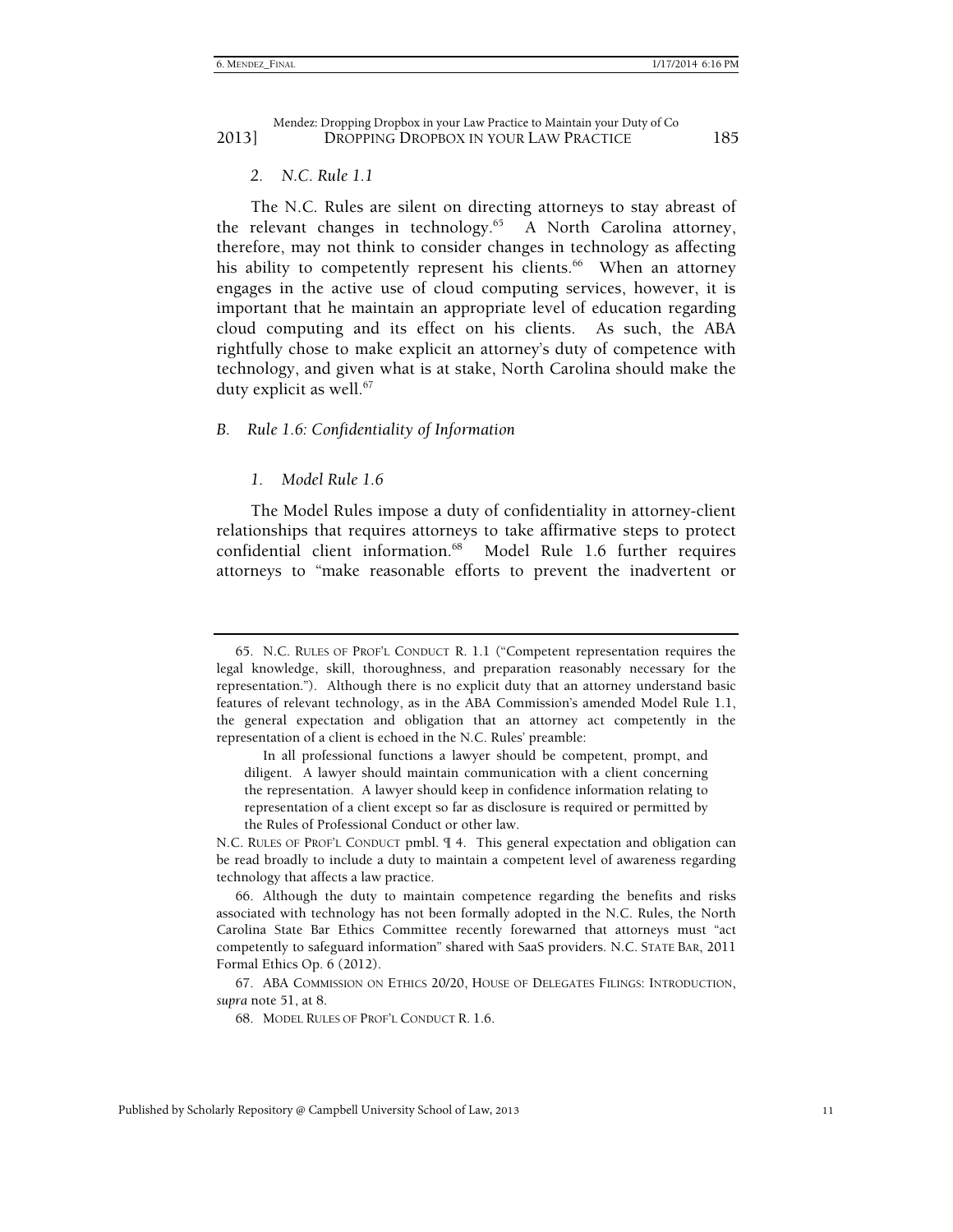unauthorized disclosure of [client information]."69 Thus, under Model Rule 1.6, an attorney has a duty to safeguard confidential client information that he turns over to cloud vendors for cloud services. The Model Rules demand this protection because once confidential information has been compromised or exposed to the public, there is no way to make the information confidential again. The importance and vulnerability of confidential information means that an attorney must take greater measures to protect against the inadvertent disclosure of client information, compared to those measures he may use for his own personal information. This need for greater protective measures is included in the comments to Model Rule 1.6, which indicate that an attorney "*must* take reasonable precautions to prevent [confidential client] information from coming into the hands of unintended recipients."70

Model Rule 1.6 requires that attorneys act reasonably in protecting their clients' confidential information, and it shields those who have acted accordingly from a potential breach of the duty of confidentiality.<sup>71</sup> Additionally, comment 18 to Model Rule 1.6 provides that "inadvertent or unauthorized disclosure of, information relating to the representation of a client does not constitute a violation of [the duty of confidentiality] if the lawyer [] made reasonable efforts to prevent the access or disclosure."72 Comment 18 further determines the reasonableness of an attorney's efforts by considering: "the sensitivity of the information, the likelihood of disclosure if additional safeguards are not employed, the cost of employing additional safeguards, the difficulty of implementing the safeguards, and the extent to which the safeguards adversely affect the lawyer's ability to represent clients."73

In today's technology-driven world, an attorney routinely surrenders control of confidential information in ordinary transmissions and communications.<sup>74</sup> As a result, there are several security concerns that may implicate a breach of the duty of confidentiality. Most notably, the cloud vendor or an unknown third party may gain unauthorized access to the information.<sup>75</sup> The Model Rules, however, may insulate an

<sup>69</sup>*. Id.* R. 1.6(c).

<sup>70</sup>*. Id.* cmt. 19 (emphasis added).

<sup>71</sup>*. Id.* cmt. 18.

<sup>72</sup>*. Id.*

<sup>73</sup>*. Id.*

 <sup>74.</sup> For example, attorneys regularly send confidential information intra-office or to clients via e-mails, as well as store redundant copies of client files in cloud storage.

<sup>75</sup>*. See* Hume, *supra* note 7, at 53–54.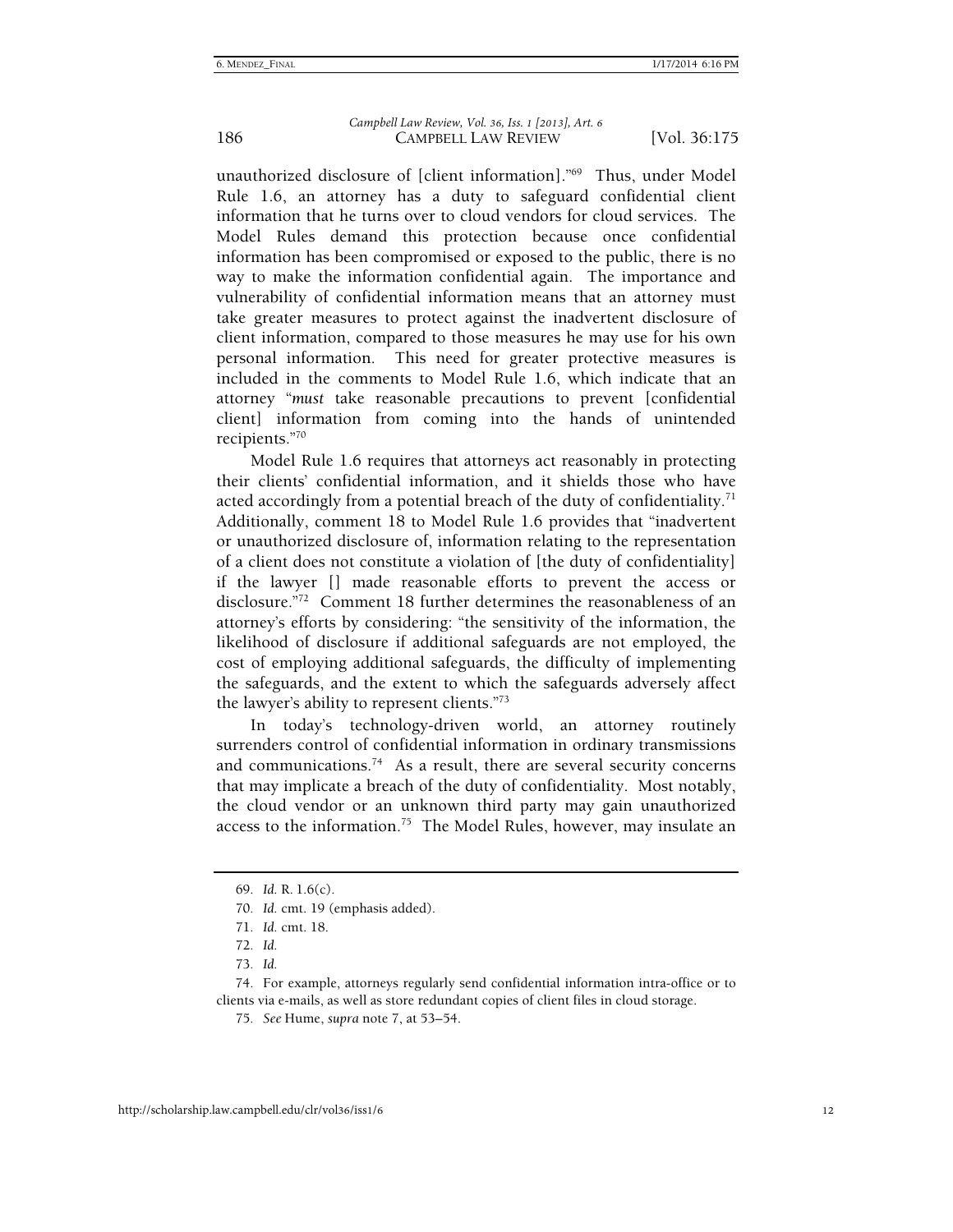attorney against a potential breach of the duty of confidentiality where that attorney has made reasonable efforts to prevent against unauthorized access or inadvertent disclosure.<sup>76</sup> This provision in the Model Rules protects an attorney against the intentional misuse of confidential information by a cloud vendor and protects an attorney from the interception of such information by an unknown third party.<sup>77</sup> Thus, absent the Model Rules' provisions for "reasonable efforts" in preventing disclosure, an attorney may be liable for a breach of the duty of confidentiality.

#### *2. N.C. Rule 1.6*

The Model Rules require that an attorney make "reasonable efforts" to prevent inadvertent or unauthorized disclosure, $^{78}$  and they protect an attorney who has done so, $79$  whereas the N.C. Rules are silent in the same regard. $80$  The N.C. Rules impose a similar duty of confidentiality on attorneys regarding the protection of confidential client information.81 An attorney "must act competently to safeguard [confidential client] information against inadvertent or unauthorized disclosure"82 and "take reasonable precautions to prevent the information from coming into the hands of unintended recipients."<sup>83</sup> However, the N.C. Rules, in contrast to the Model Rules, do not enumerate comparable protections for inadvertent disclosure.<sup>84</sup> Here, the N.C. Rules merely offer that an attorney should "act competently" and "take reasonable precautions" to prevent inadvertent disclosures, but they do not provide guidelines on how to act accordingly.<sup>85</sup> This means that an inadvertent or unauthorized disclosure, therefore, may be a breach of the duty of confidentiality under the N.C. Rules, even if the attorney has made *reasonable* efforts to prevent such disclosure.

85*. See id.* cmts. 17–18.

 <sup>76.</sup> MODEL RULES OF PROF'L CONDUCT R. 1.6 cmt. 18.

<sup>77</sup>*. Id.* Whether it is a prying competitor, or a rogue employee of the cloud vendor, the attorney is not liable.

<sup>78</sup>*. Id.* R. 1.6(c).

<sup>79</sup>*. Id.* cmt. 18.

<sup>80</sup>*. See id.* R. 1.6(c); *but cf.* N.C. RULES OF PROF'L CONDUCT R. 1.6 (2003).

<sup>81</sup>*. See* N.C. RULES OF PROF'L CONDUCT R. 1.6 ("[U]nless the client gives informed consent, the disclosure is impliedly authorized in order to carry out the representation or the disclosure is permitted by paragraph (b).").

<sup>82</sup>*. Id.* cmt. 17.

<sup>83</sup>*. Id.* cmt. 18.

<sup>84</sup>*. See id.* (safeguarding attorneys who have made a reasonable effort to prevent inadvertent or unauthorized disclosure).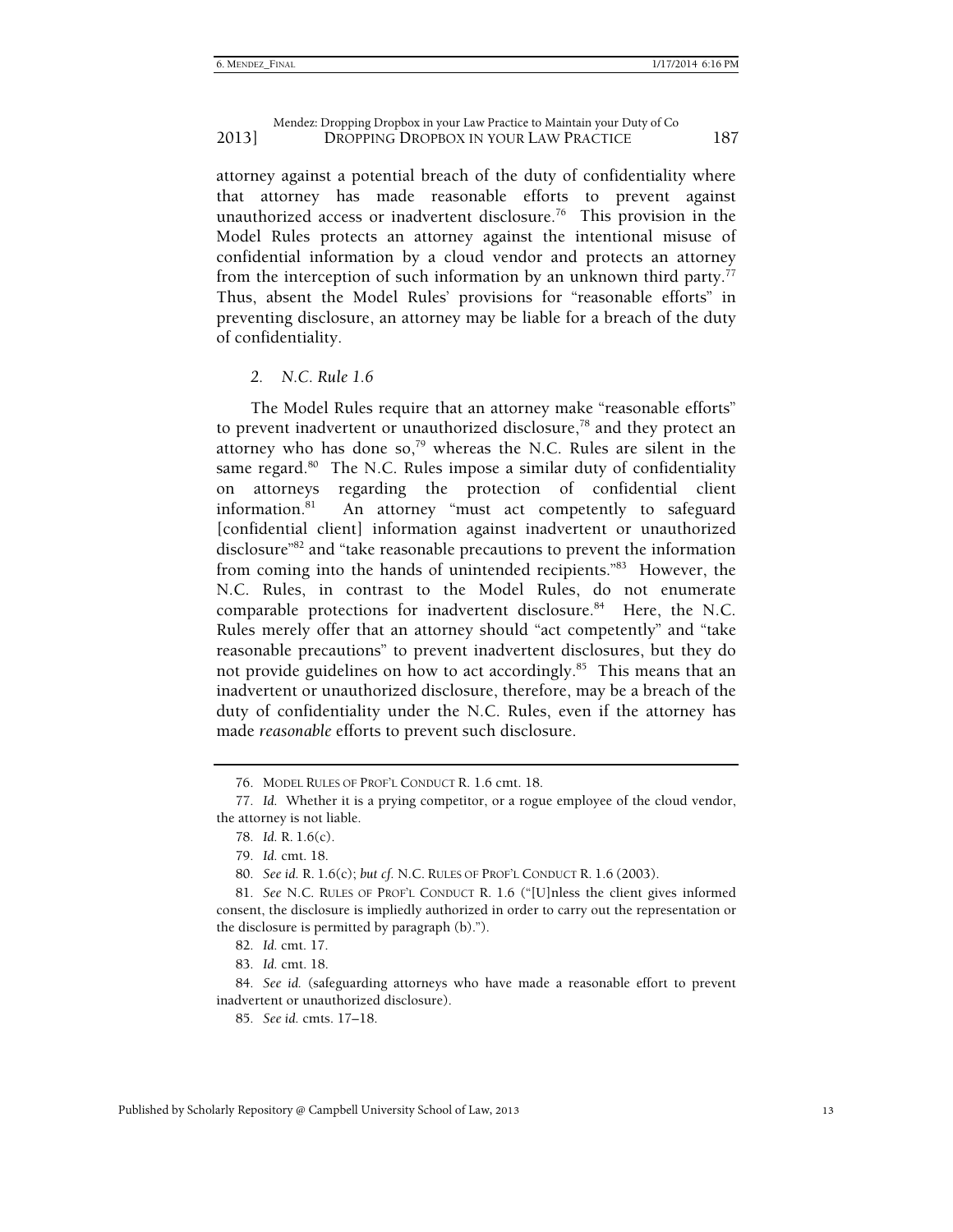Recently, the Ethics Committee addressed cloud usage by attorneys.86 In the opinion, the Ethics Committee concluded that an attorney may use cloud computing services "if *reasonable care* is taken to minimize the risks of inadvertent disclosure of confidential information and to protect the security of client information and client files."87 In an analogous opinion sixteen years earlier, the Ethics Committee decided that at a minimum, attorneys "must take steps to minimize the risks that confidential information may be disclosed," but attorneys are not required to "use only infallibly secure methods of communication."88 Accordingly, it appears that a North Carolina attorney must act competently, reasonably precautious, and with reasonable care when contracting with a cloud vendor. However, an attorney in North Carolina is left without the protection of Model Rule 1.6(c) as well as the factors for determining "reasonable efforts" under Model Rule 1.6, comment 18.

#### *C. Rule 5.3: Responsibilities Regarding Nonlawyer Assistant*

#### *1. Model Rule 5.3*

The duty of confidentiality prohibits attorneys from disclosing "information relating to the representation of a client unless . . . the disclosure is impliedly authorized in order to carry out the representation."89 Under Model Rule 5.3, cloud vendors retained by an attorney fall within the category of nonlawyer assistant, and thus, disclosure to a cloud vendor may be exempt from the prohibition against disclosing confidential client information.<sup>90</sup> Although an attorney may disclose ordinarily nondisclosable information to a cloud vendor, he must make "reasonable efforts to ensure that the firm has in effect measures giving reasonable assurance that the [cloud vendor's] conduct

<sup>86</sup>*. See* 2011 Formal Ethics Op. 6, *supra* note 66 (opining that an attorney "may contract with a vendor of software as a service [i.e., cloud vendor] provided the lawyer uses reasonable care to safeguard confidential client information").

<sup>87</sup>*. Id.* (emphasis added).

 <sup>88.</sup> N.C. STATE BAR, RPC 215 (1995) (answering an inquiry regarding the use of unsecure methods of communication for the transmission of confidential client information).

 <sup>89.</sup> MODEL RULES OF PROF'L CONDUCT R. 1.6(a) (1983).

 <sup>90.</sup> MODEL RULES OF PROF'L CONDUCT R. 5.3 cmt. 3 (including "using an Internetbased service to store client information," among others in a demonstrative list of nonattorney assistants outside the firm).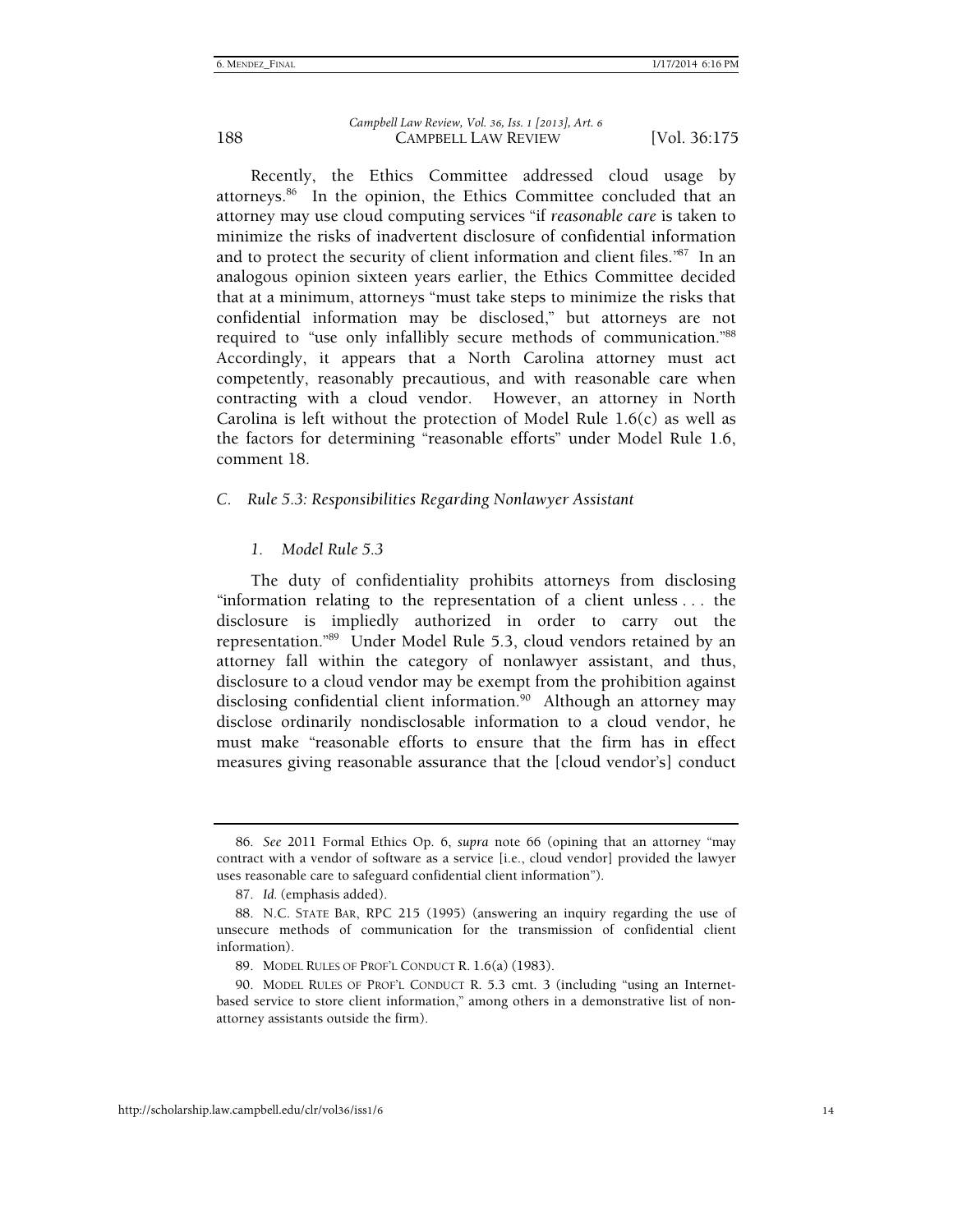is compatible with the professional obligations of the lawyer."<sup>91</sup> Thus, the attorney must approve of the policies and procedures used by the cloud vendor, and he must confirm that those policies and procedures align with his own professional standards.<sup>92</sup>

As if on cue, the Model Rules also provide direction in determining when reasonable efforts have been made.<sup>93</sup> What constitutes a reasonable effort will vary depending on the circumstances. Therefore, comment 3 to Rule 5.3 includes factors to consider when determining the extent of an attorney's duty to make "reasonable efforts" to ensure that a cloud vendor's practices align with his own practices.<sup>94</sup> The Model Rules contemplate four such factors, including: "the education, experience and reputation of the nonlawyer; the nature of the services involved; the terms of any arrangements concerning the protection of client information; and the legal and ethical environments of the jurisdictions in which the services will be performed, particularly with regard to confidentiality."95

Although the Model Rules' comment does not objectively direct what efforts an attorney *must* take, the factors help guide the inquiry in determining whether the attorney's efforts were reasonable, given the circumstances at hand.96

*2. N.C. Rule 5.3*

Under N.C. Rule 5.3, an attorney has nearly identical obligations regarding a nonlawyer assistant as those obligations under Model Rule 5.3.97 An attorney in North Carolina must "effect measures giving reasonable assurance" that the cloud vendor will act in a manner

 <sup>91.</sup> *Id.* R. 5.3(a).

<sup>92</sup>*. See* H. Ward Classen, *Cloudy with a Chance of Rain: Avoiding Pitfalls in Cloud Computing*, 45 MD. B.J., July/Aug. 2012, at 18, 21–22; *see also* Louise Lark Hill, *Cloud Nine or Cloud Nein? Cloud Computing and its Impact on Lawyers' Ethical Obligations and Privileged Communications*, 2013 PROF. LAW. 109, 113 (2013) (asserting that "there are many contracting models under which cloud services are offered, the competent lawyer must select the appropriate model, which necessitates understanding the risks inherent in the use of cloud computing").

<sup>93</sup>*. See* MODEL RULES OF PROF'L CONDUCT R. 5.3 cmt. 3.

<sup>94</sup>*. Id.*

<sup>95</sup>*. Id.*

<sup>96</sup>*. Id.*

<sup>97</sup>*. See* N.C. RULES OF PROF'L CONDUCT R. 5.3 (2003); *see also* MODEL RULES OF PROF'L CONDUCT R. 5.3.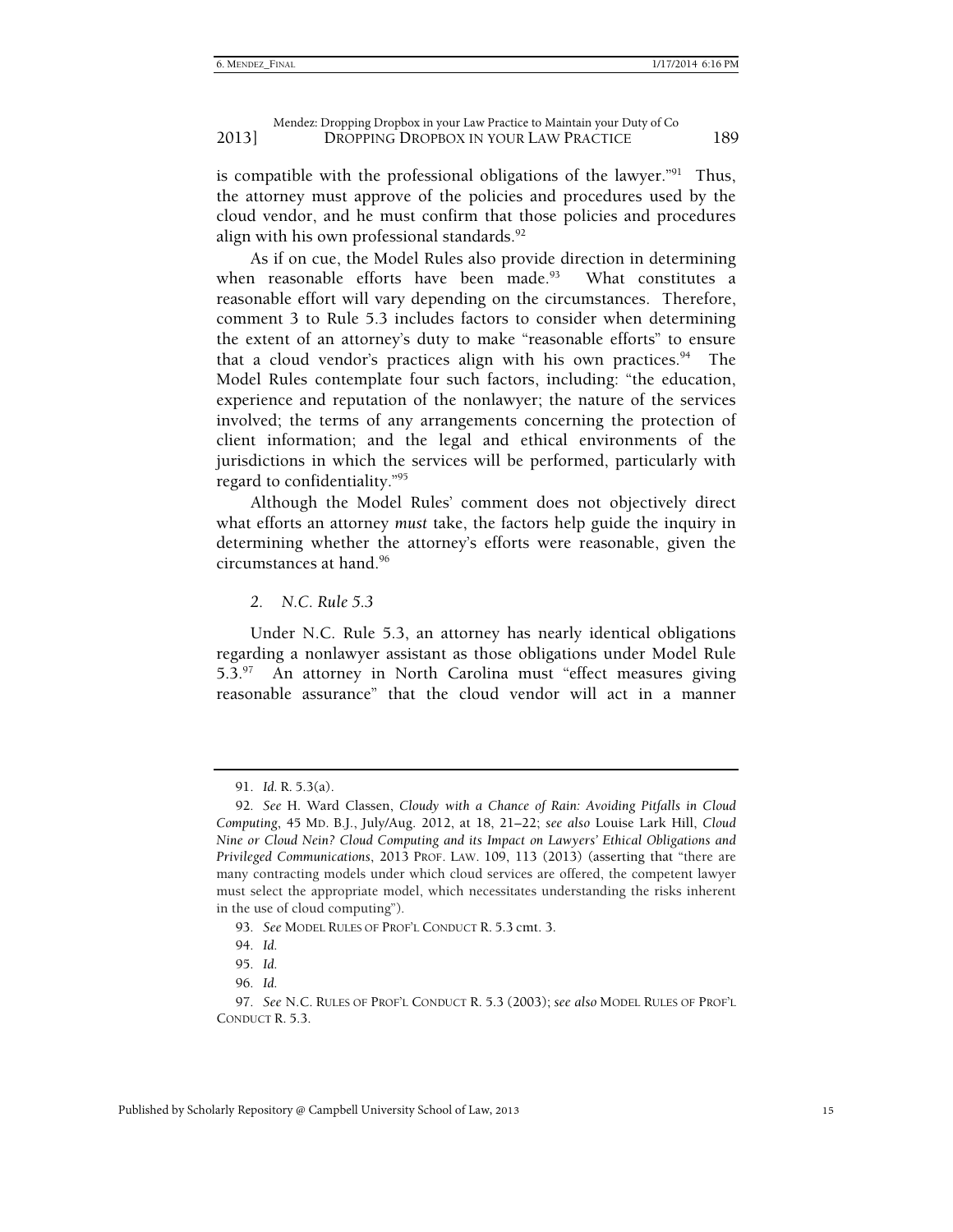consistent with the attorney's obligations of confidentiality.<sup>98</sup> Although the N.C. Rules do not set standards for reasonable efforts, the Ethics Committee recommends that an attorney reach "an agreement on how the vendor will handle confidential client information in keeping with the [attorney's] professional responsibilities."99 Although the Ethics Committee repeats in the same opinion that there should be a "[c]areful review of the terms of the law firm's user or license agreement with the [cloud] vendor including the security policy," the Ethics Committee fails to include guiding principles for such an agreement.<sup>100</sup>

#### III. THE PRACTICAL EFFECTS OF THE ABA COMMISSION ON ETHICS 20/20 AMENDMENTS ON ATTORNEY USAGE OF DROPBOX AND SIMILAR CLOUD SERVICE PROVIDERS

This Section considers Dropbox usage in jurisdictions that both have and have not adopted the August 2012 amendments. Each amendment is considered individually when contemplating whether the duties set forth may be violated by using Dropbox. Finally, each Subsection contains a recommendation for both jurisdictions that have and have not adopted the August 2012 amendments in an effort to better guide an attorney in his use of cloud computing services.

Dropbox boasts that it serves over 200 million users.<sup>101</sup> Dropbox's freemium-style hosting services offer cloud storage and file synchronization, and these services are quickly becoming the standard in cloud storage.<sup>102</sup> Dropbox is popular with professional and nonprofessional users alike. $103$  Due to their ethical obligations, attorneys should have some reservations about using Dropbox and other similar services in their practice. Below, this Comment explores the practical effects of the adoption and non-adoption of the August 2012 amendments as they relate to the use of Dropbox and other similar cloud services.

The August 2012 amendments create several duties, including the duty to make "reasonable efforts to prevent the inadvertent or

 <sup>98.</sup> N.C. RULES OF PROF'L CONDUCT R. 5.3(a) ("[A] lawyer . . . shall make reasonable efforts to ensure that the firm or organization has in effect measures giving reasonable assurance that the nonlawyer's conduct is compatible with the professional obligations of the lawyer[.]").

 <sup>99. 2011</sup> Formal Ethics Op. 6, *supra* note 66.

<sup>100</sup>*. Id.*

<sup>101</sup>*. About Dropbox*, *supra* note 8.

<sup>102</sup>*. See id.*

 <sup>103.</sup> Futeral, *supra* note 11, at 40.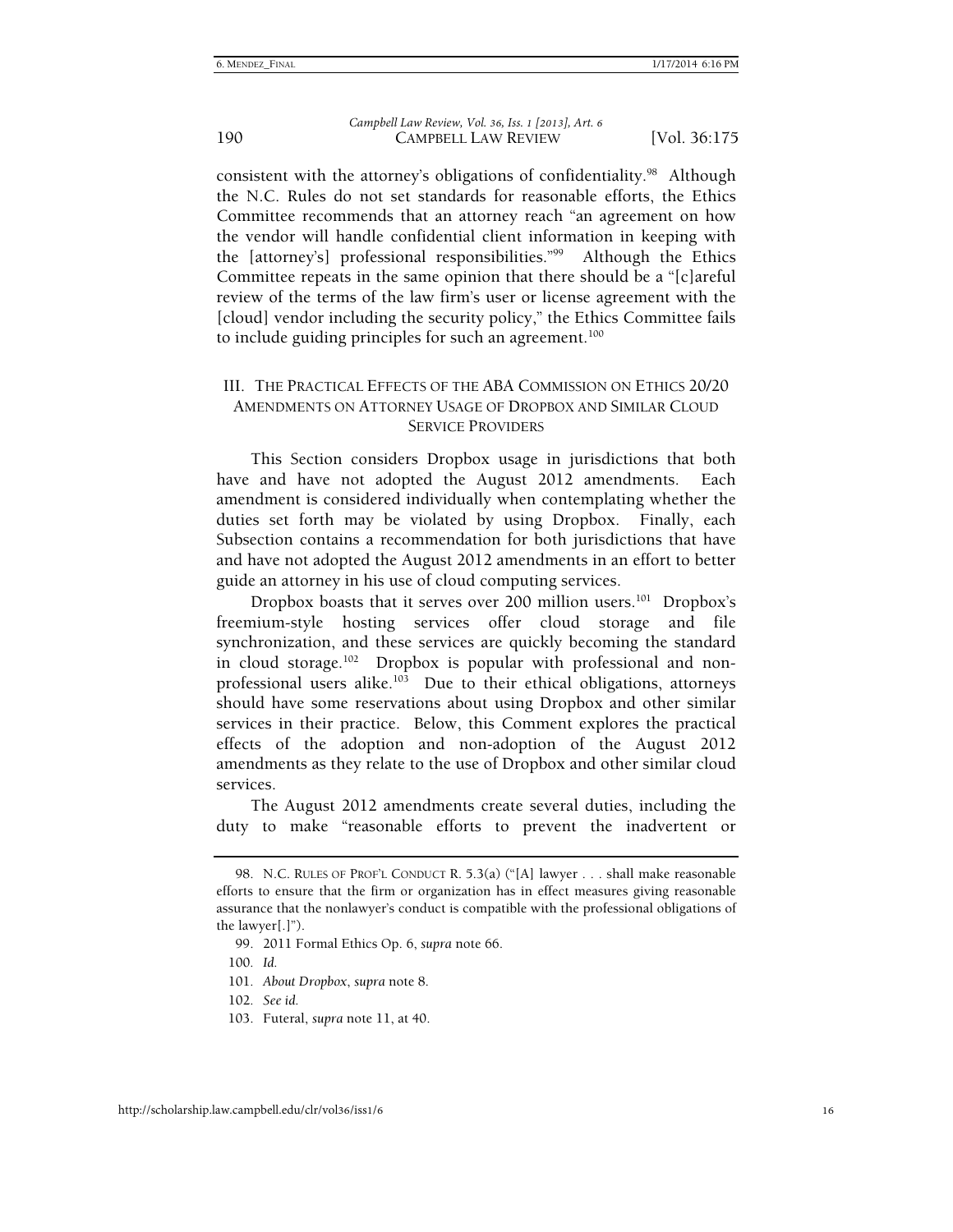unauthorized disclosure of confidential client information,<sup>104</sup> to provide "competent representation,"<sup>105</sup> and to "effect measures" in the and to "effect measures" in the employment of cloud vendors to ensure that such vendors act in accordance with the professional responsibilities of the attorney.106

#### *A. Rule 1.6: Confidentiality of Information*

Model Rule 1.6(c) requires that an attorney "make reasonable efforts to prevent the inadvertent or unauthorized disclosure of" confidential client information.<sup>107</sup> Reasonable efforts, however, are determined by fact-intensive, subjective factors that may depend on the circumstances. For that reason, this Comment now considers Dropbox's policies and procedures.

A basic security method employed by most cloud vendors is encryption.<sup>108</sup> This Comment's principal illustration, Dropbox, encrypts all files stored on its servers using the AES-256 standard by default, $109$ which Dropbox states is "the same encryption standard used by banks to secure customer data."<sup>110</sup> In laymen's terms, the data uploaded is secured with a "key," and without the key, any data retrieved will appear as incomprehensible gibberish.<sup>111</sup> Thus, storing encrypted client data is much like securing paper files under lock-and-key.<sup>112</sup> In the same manner that a physical lock-and-key is vulnerable to theft by a burglar and a crowbar, a dedicated and knowledgeable cyber-thief can likewise access encrypted files.<sup>113</sup> Lacking a digital crowbar, cyber-thieves can access encrypted data through the encryption keys by exploiting

108. AES CRYPT, http://www.aescrypt.com/ (last visited Nov. 16, 2013).

110*. Security Overview*, DROPBOX, https://www.dropbox.com/security/ (last visited Nov. 16, 2013).

111. Wilson, *supra* note 46.

 112. Tomasz Stasiuk, *Is Cloud Storage Secure Enough For Lawyers?*, THE MAC LAWYER (Sept. 27, 2010), http://www.themaclawyer.com/2010/09/software/guest-post-is-cloudstorage-secure-enough-for-lawyers/.

113*. Encrypt Or Not? Things You Should Consider*, CERBERUS SYSTEMS, INC., http:// www.cerberussystems.com/INFOSEC/consider.htm (last visited Nov. 16, 2013).

 <sup>104.</sup> MODEL RULES OF PROF'L CONDUCT R. 1.6(c) (1983).

 <sup>105.</sup> MODEL RULES OF PROF'L CONDUCT R. 1.1. Comment 8 specifies that to remain competent, an attorney should "keep abreast of changes in the law and its practice." *Id.* cmt. 8.

 <sup>106.</sup> MODEL RULES OF PROF'L CONDUCT R. 5.3.

 <sup>107.</sup> MODEL RULES OF PROF'L CONDUCT R. 1.6(c).

 <sup>109.</sup> If this terminology is beyond your understanding, likely, you are not alone. AES is a file encryption software that "uses the industry standard Advanced Encryption Standard (AES) to easily and securely encrypt files." *Id.*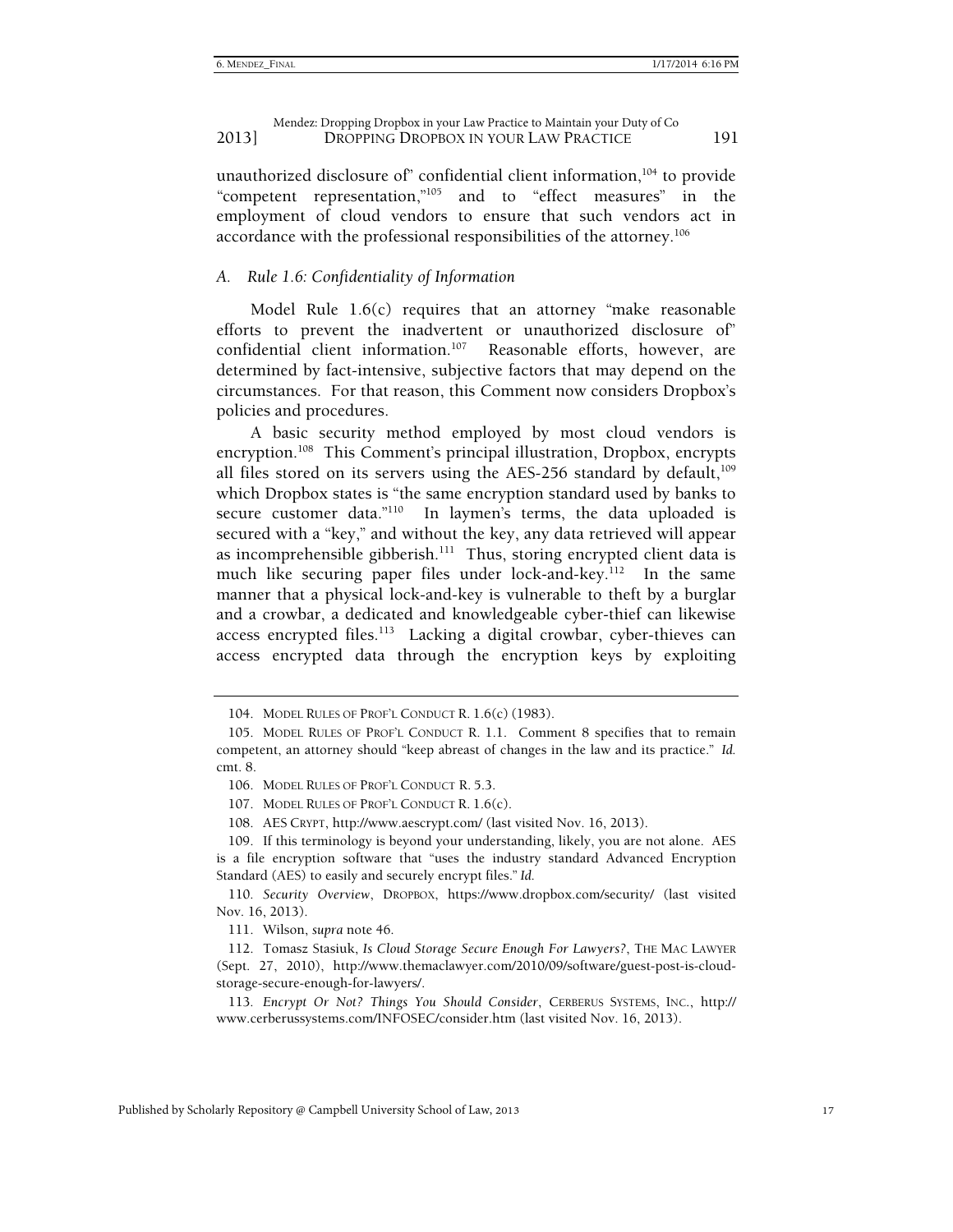operator error or simply by gaining access to the administrator's "keys."114

Remotely storing redundant backup copies of confidential client files may be a good practice in order to prevent loss of sensitive and important files. Using Dropbox, however, may not be the ideal way to do so. Although Dropbox encrypts the data that is uploaded to its servers, it unnecessarily maintains the encryption keys.<sup>115</sup> While Dropbox's primary function, storage and backup, should not necessitate access to unencrypted files, its secondary function, file synchronization, however, does require access to unencrypted files.<sup>116</sup> Therefore, using Dropbox is inconsistent with an attorney's duty to use reasonable efforts to prevent inadvertent or unauthorized disclosure because unencrypted files, transmitted through unsecured networks, are vulnerable to theft or misuse. $117$ 

The lack of guidance in the ever-growing field of cloud computing services can potentially be remedied by looking to the ABA Commission's recommendations.118 Widespread adoption of the August 2012 amendments to Rule 1.6 and its comments would reinforce an attorney's ethical duty to take reasonable efforts to prevent the inadvertent disclosure of confidential client information, regardless of

 117. Recently, the North Carolina Business Court stepped into the field of attorneyclient privilege to define the privilege's boundaries regarding inadvertent disclosure. The court found a waiver of the attorney-client privilege where an attorney did not take "reasonable efforts adequate to protect against a waiver[.]" Blythe v. Bell, 2012 NCBC LEXIS 44, at \*31 (N.C. Super. Ct. July 26, 2012). *See also* J.D. Hensarling, *Inadvertent Waiver of the Attorney-Client Privilege in E-discovery Cases under North Carolina Law— Does North Carolina Need a Rule 502?*, CAMPBELL LAW OBSERVER (Aug. 20, 2012), http:// campbelllawobserver.com/2012/08/inadvertent-waiver-of-the-attorney-client-privilegein-e-discovery-cases-under-north-carolina-law-does-north-carolina-need-a-rule-502/ ("Defendants' failure to employ reasonable precautions to avoid disclosure was so

egregious that it was unnecessary to go through each of the five elements of the balancing test."). Although the *Blythe v. Bell* opinion deals primarily with the waiver of the attorney-client privilege through e-discovery, the essence of the opinion remains relevant to issue of the duty of confidentiality in using cloud computing services.

 118. ABA COMMISSION ON ETHICS 20/20, HOUSE OF DELEGATES FILINGS: RESOLUTION AND REPORT: TECHNOLOGY & CONFIDENTIALITY, *supra* note 50, at 1.

 <sup>114.</sup> *See id.* ("How can high-grade encryption be cracked? By definition, it can't be but its keys can.").

<sup>115</sup>*. Security Overview*, *supra* note 110.

 <sup>116.</sup> For more information on file synchronization and its inconsistency with proper encryption, see Christopher Soghoian, *How Dropbox Sacrifices User Privacy for Cost Savings*, SLIGHT PARANOIA (Apr. 12, 2011, 1:00 PM), http://paranoia.dubfire.net/2011/ 04/how-dropbox-sacrifices-user-privacy-for.html.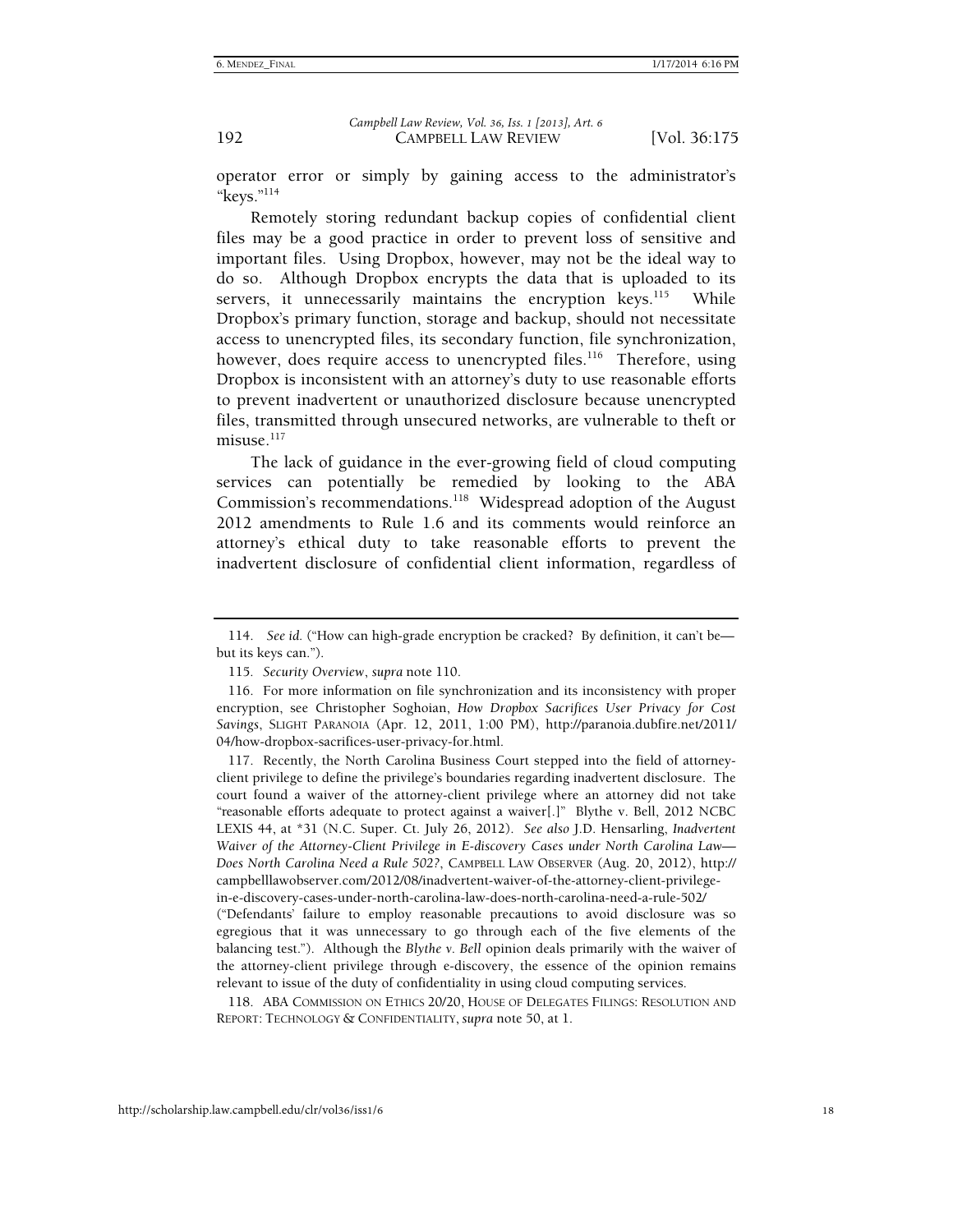the medium used.119 Currently, Delaware remains the lone state to have adopted in full the ABA Commission's August 2012 amendments concerning the safeguarding of confidential client information.<sup>120</sup>

Additionally, individual states should adopt a uniform standard of best practices for attorney use of cloud services. In 2011, the International Legal Technology Standards Organization (ILTSO), a nonprofit organization, announced standards for the use of technology and cloud services in law practice.121 This Comment uses the standards proposed by the ILTSO for illustrative purposes only in determining potential best practices. The ILTSO recommends that data that is stored on cloud servers should be access-controlled at every point, thereby only allowing access to unencrypted data to intended parties via a properly maintained login and password combination.<sup>122</sup> In between point A and point B, however, data should be encrypted at every point. Therefore, end-to-end encryption should be required in order to prevent plain text data from being sent over unsecured connections.<sup>123</sup>

*B. Rule 1.1: Competence* 

Dropbox and similarly modeled cloud service providers may rob attorneys of the opportunity to zealously and competently represent

<sup>119</sup>*. See* MODEL RULES OF PROF'L CONDUCT R. 1.6(c) (1983).

<sup>120</sup>*. Variations of the ABA Model Rules of Professional Conduct: Rule 1.6: Confidentiality of Information*, *supra* note 58.

 <sup>121.</sup> International Legal Technical Standards Organization, 2011 Guidelines for Legal Professionals 2 (2011) (unpublished manuscript) (on file with the Campbell Law Review) [hereinafter ILTSO 2011 Guidelines] ("The mission of the International Legal Technical Standards Organization is to develop and promote secure and ethicallyconscious technology standards within the legal profession.").

<sup>122</sup>*. Id.* at 14.

<sup>123</sup>*. Id.* at 15. For the more technologically sophisticated, ILTSO goes on to describe the appropriate levels of encryption:

Unencrypted movement of data "packets" across the Internet present an unacceptable risk to *client data* . . . . Therefore, a minimum of 128-bit *SSL or TLS* encryption should be required for every browser and email client connection, which should be verifiable by an unexpired *third party certificate* with *extended validation*. For file transfer protocol transmissions (FTP), only SFTP or FTPS (the encrypted variants) should be utilized. Note that secure socket layer (*SSL*)-enabled email does not ensure end-to-end *encryption* of email data, since the transmission may travel over unencrypted links before reaching the recipient.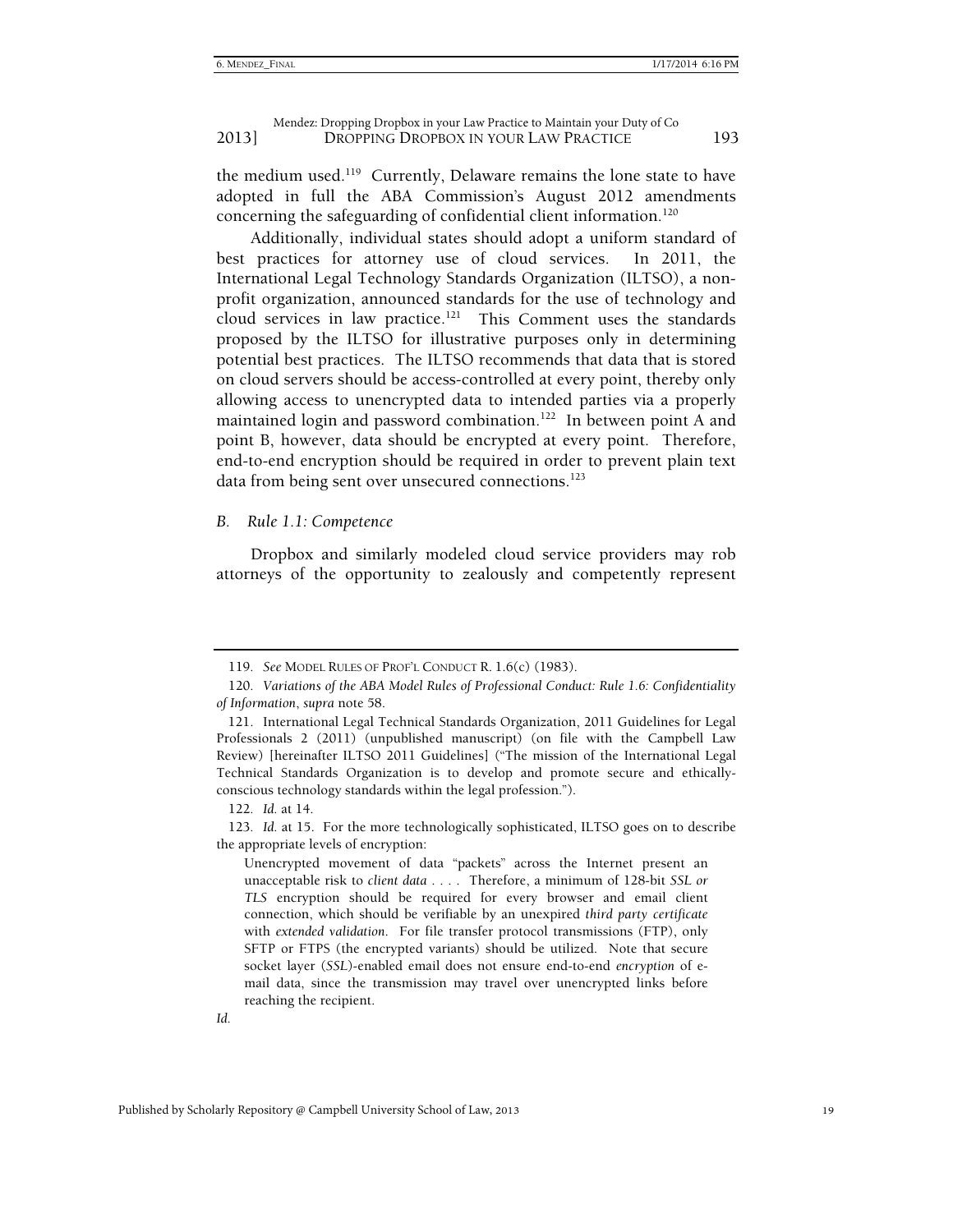their clients, as required by the rules of professional conduct.<sup>124</sup> Under both the Model Rules and the N.C. Rules, Rule 1.1, in conjunction with Rule 1.6, requires attorneys to act competently in preserving confidentiality in communications made in the scope of representation.<sup>125</sup> The duty of confidentiality, however, is not absolute, as confidential information is subject to enumerated exceptions in both the Model Rules and the N.C. Rules.126 Both the Model Rules and the N.C. Rules state that an attorney may reveal confidential information to the extent that the attorney believes is necessary in order to comply with other law or court order.<sup>127</sup> This exception, however, does not require that an attorney mindlessly comply with any request for production, even in the context of court orders.<sup>128</sup> Here, because an attorney's discretion to reveal confidential information is only to the extent that the attorney believes is necessary, the attorney has an ethical obligation to object on legitimate grounds to the court order, either to the order's

(1) to comply with the Rules of Professional Conduct, the law or court order;

(2) to prevent the commission of a crime by the client;

(3) to prevent reasonably certain death or bodily harm;

(5) to secure legal advice about the lawyer's compliance with these Rules;

(6) to establish a claim or defense on behalf of the lawyer in a controversy between the lawyer and the client; to establish a defense to a criminal charge or civil claim against the lawyer based upon conduct in which the client was involved; or to respond to allegations in any proceeding concerning the lawyer's representation of the client; or

(7) to comply with the rules of a lawyers' or judges' assistance program approved by the North Carolina State Bar or the North Carolina Supreme Court.

N.C. RULES OF PROF'L CONDUCT R. 1.6(b). The Model Rules version of Rule 1.6 provides a list of similar reasons. *See* MODEL RULES OF PROF'L CONDUCT R. 1.6(b).

 127. MODEL RULES OF PROF'L CONDUCT R. 1.6(b)(6); *see also* N.C. RULES OF PROF'L CONDUCT R.  $1.6(b)(1)$ .

128*. See* MODEL RULES OF PROF'L CONDUCT R. 1.6(b)(6); *see also* N.C. RULES OF PROF'L CONDUCT R. 1.6(b)(1).

 <sup>124.</sup> MODEL RULES OF PROF'L CONDUCT R. 1.1; N.C. RULES OF PROF'L CONDUCT R. 1.1 (2003).

 <sup>125.</sup> Both the Model Rules and the N.C. Rules require attorneys to provide "[c]ompetent representation" and to "not reveal information acquired during the professional relationship." *See* MODEL RULES OF PROF'L CONDUCT R. 1.1, 1.6(a); N.C. RULES OF PROF'L CONDUCT R. 1.1, 1.6(a).

 <sup>126.</sup> MODEL RULES OF PROF'L CONDUCT R. 1.6(b); N.C. RULES OF PROF'L CONDUCT R. 1.6(b). The N.C. Rules allow an attorney to disclose confidential information for the following reasons:

<sup>(4)</sup> to prevent, mitigate, or rectify the consequences of a client's criminal or fraudulent act in the commission of which the lawyer's services were used;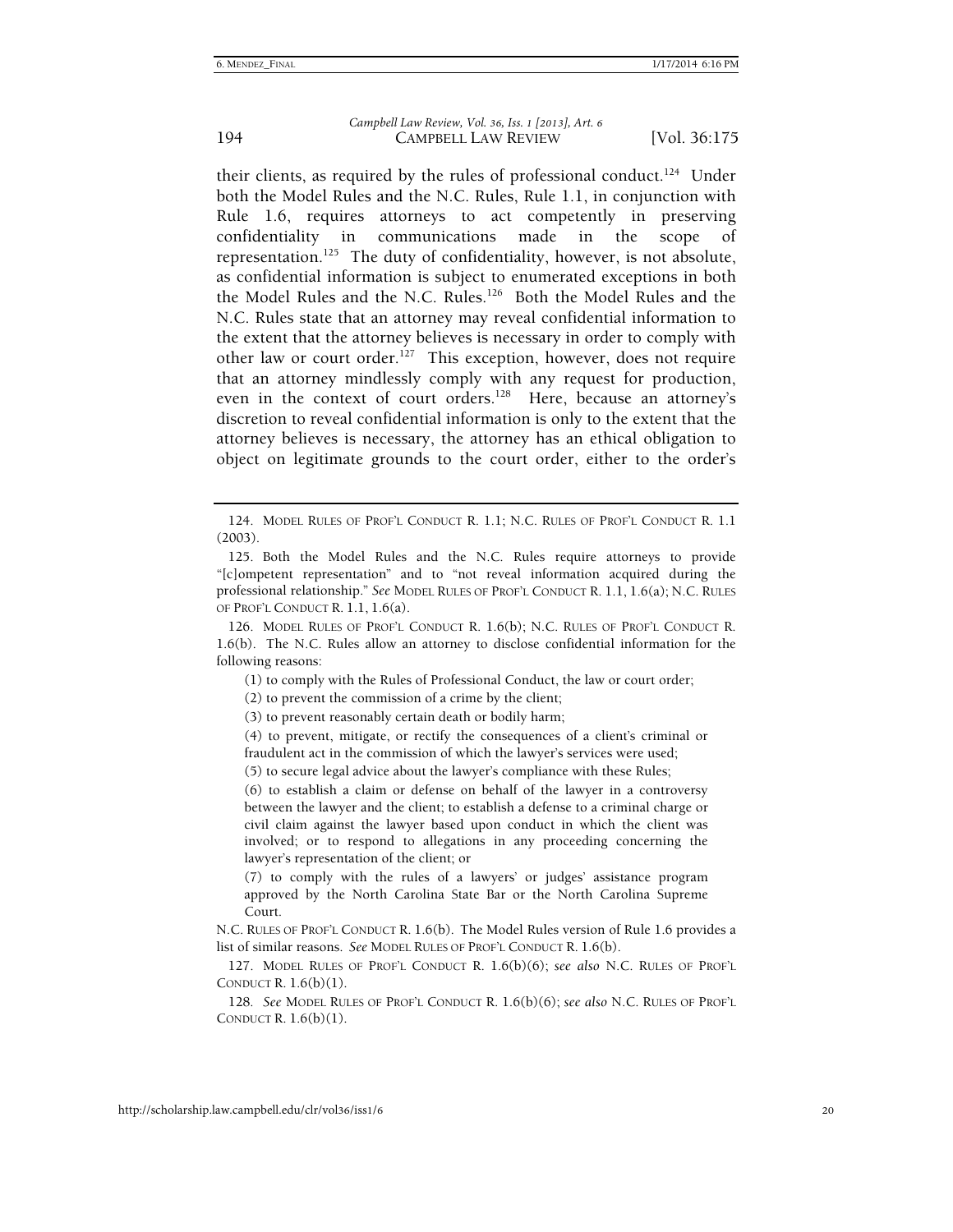entirety or to the order's scope.<sup>129</sup> Both the Model Rules and the N.C. Rules make this duty clear in comment 15 and comment 14, respectively, to Rule 1.6. The Model Rules specify that:

A lawyer may be ordered to reveal information relating to the representation of a client by a court or by another tribunal or governmental entity claiming authority pursuant to other law to compel the disclosure. Absent informed consent of the client to do otherwise, the lawyer should assert on behalf of the client all nonfrivolous claims that the order is not authorized by other law or that the information sought is protected against disclosure by the attorney-client privilege or other applicable law.<sup>130</sup>

This duty to challenge court orders and other requests for confidential information is echoed in the preamble to the Model Rules, stating that "it is a lawyer's duty, when necessary, to challenge the rectitude of official action."131 Thus, both the Model Rules and the N.C. Rules make it clear that court orders or requests for production of confidential client information should be vigorously challenged.

An attorney's duty to challenge and object is in conflict with Dropbox's policies. Each cloud vendor, be it Google Drive, iCloud, or Dropbox, authors its own terms of service and privacy policy. Cloud vendors, therefore, have the discretion to set lax policies concerning the disclosure of user data under threat of court order or subpoena, because by virtue of their own policies, the vendors are under no duty to inform users that their data and information has been seized through a court order or through a subpoena.<sup>132</sup> The Dropbox privacy policy should be

Paragraph (b)(1) also permits compliance with a court order requiring a lawyer to disclose information relating to a client's representation . . . . [H]owever, the lawyer must, absent informed consent of the client to do otherwise, assert on behalf of the client all nonfrivolous claims that the information sought is protected against disclosure by the attorney-client privilege or other applicable law.

N.C. RULES OF PROF'L CONDUCT R. 1.6 cmt. 14.

131. MODEL RULES OF PROF'L CONDUCT pmbl. ¶ 5.

 <sup>129.</sup> MODEL RULES OF PROF'L CONDUCT R. 1.6(b); N.C. RULES OF PROF'L CONDUCT R. 1.6(b). Before challenging any court order or subpoena, the attorney should consult with the client and determine whether the client consents to the disclosure. *See* N.C. RULES OF PROF'L CONDUCT R. 1.6(a).

 <sup>130.</sup> MODEL RULES OF PROF'L CONDUCT R. 1.6 cmt. 15. The N.C. Rules include a similar provision in comment 14:

<sup>132</sup>*. See Privacy Policy*, GOOGLE POLICIES & PRINCIPLES (June 24, 2013), http://www.google.com/intl/en/policies/privacy/ (stating that "we will share personal information with companies, organizations or individuals outside of Google if we have a good-faith belief that access, use, preservation or disclosure of the information is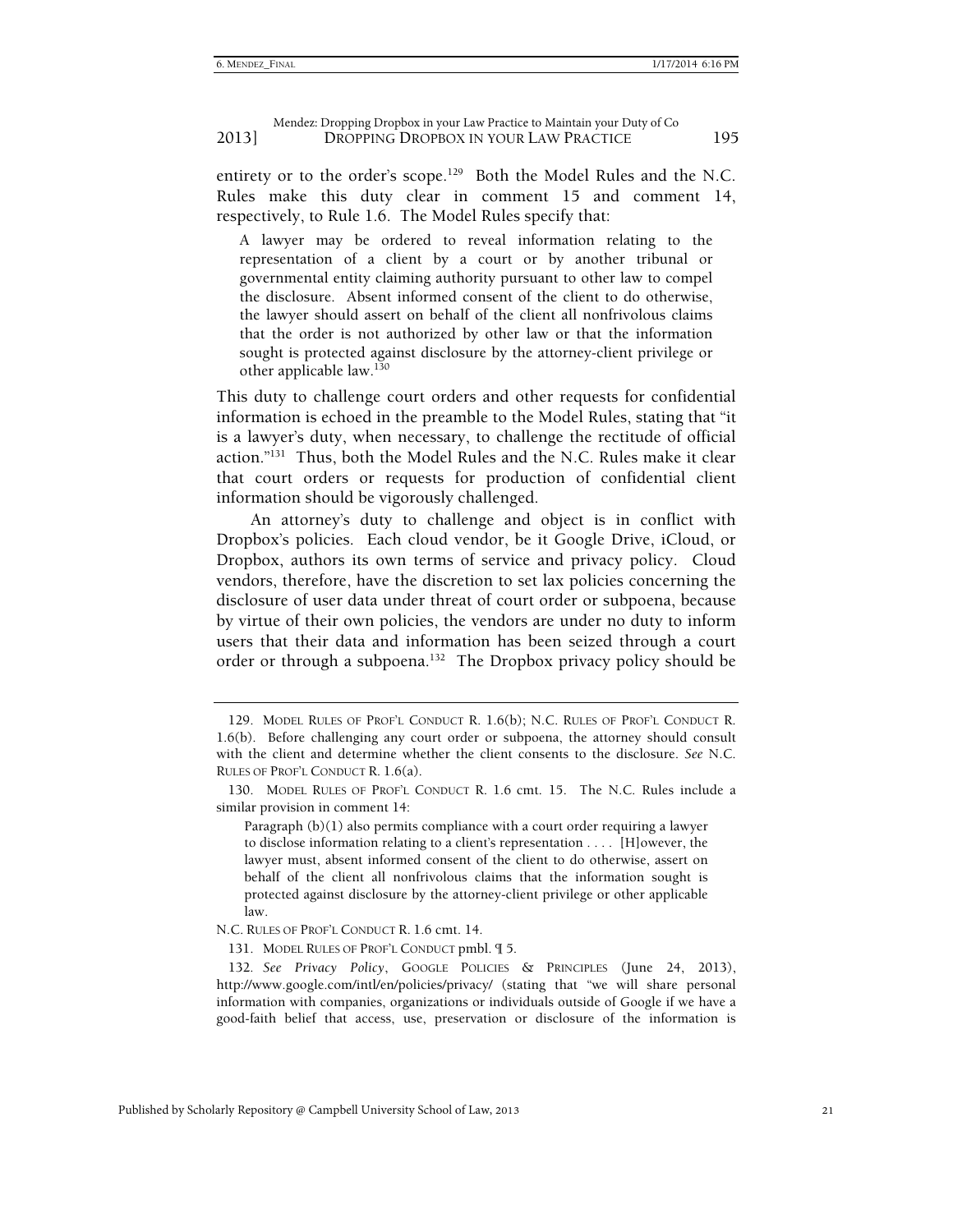specifically alarming to an attorney that currently uses or is considering using Dropbox for backup and storage of his client files.<sup>133</sup> The most recent privacy policy published by Dropbox includes a subsection titled, "Compliance with Laws and Law Enforcement Requests; Protection of Dropbox's Rights," which declares that:

[Dropbox] may disclose to parties outside Dropbox files stored in your Dropbox and information about you that we collect when we have a good faith belief that disclosure is reasonably necessary to (a) *comply with a law, regulation or compulsory legal request*; (b) protect the safety of any person from death or serious bodily injury; (c) prevent fraud or abuse of Dropbox or its users; or (d) to protect Dropbox's property rights. If we provide your Dropbox files to a law enforcement agency as set forth above, *we will remove Dropbox's encryption from the files* before providing them to law enforcement.<sup>134</sup>

Dropbox does not protect attorney-client confidentialities. Instead, Dropbox surrenders unencrypted, protected communications upon any request that Dropbox deems legally compulsory.<sup>135</sup> This policy, which may not affect the decisions of an ordinary user, deprives an attorney's client of legal rights and jeopardizes an attorney's competent representation. A hint of paranoia and creativity may lead one to consider the catastrophic implications of storing proprietary files on cloud-based storage where "a corporate competitor might attempt to use a subpoena to force a cloud storage service to disclose sensitive files."136

It is imperative that an attorney who contracts with cloud vendors is afforded notice of court orders or subpoenas due to his ethical obligation to challenge and to attempt to limit disclosure.<sup>137</sup> Without

reasonably necessary to: meet any applicable law, regulation, legal process or enforceable governmental request"); *Privacy Policy*, APPLE (Aug. 1, 2013), http://www.apple.com/privacy/ (disclosing personal information when deemed necessary "by law, legal process, litigation, and/or requests from public and governmental authorities *within or outside* your country of residence").

<sup>133</sup>*. See* Wilson, *supra* note 46 (suggesting that Dropbox's security and privacy policy may be adequate for "routine client data and documentation," but not for more "sensitive client information").

<sup>134</sup>*. Dropbox Privacy Policy*, DROPBOX (Apr. 10, 2013), https://www.dropbox.com/ privacy (emphasis added).

<sup>135</sup>*. Id.* In its privacy policy, Dropbox does not include how it determines valid "legal requests."

 <sup>136.</sup> Alan W. Krantz, *Attorney-Client Privilege in the Cloud*, MBHB SNIPPETS, Summer 2011, at 1, 12 (suggesting that rival, business or otherwise, may find cloud vendors as a more susceptible gatekeeper to sensitive information).

<sup>137</sup>*. See* MODEL RULES OF PROF'L CONDUCT R. 1.6(b) (1983); N.C. RULES OF PROF'L CONDUCT R. 1.6(b) cmt. 14 (2003).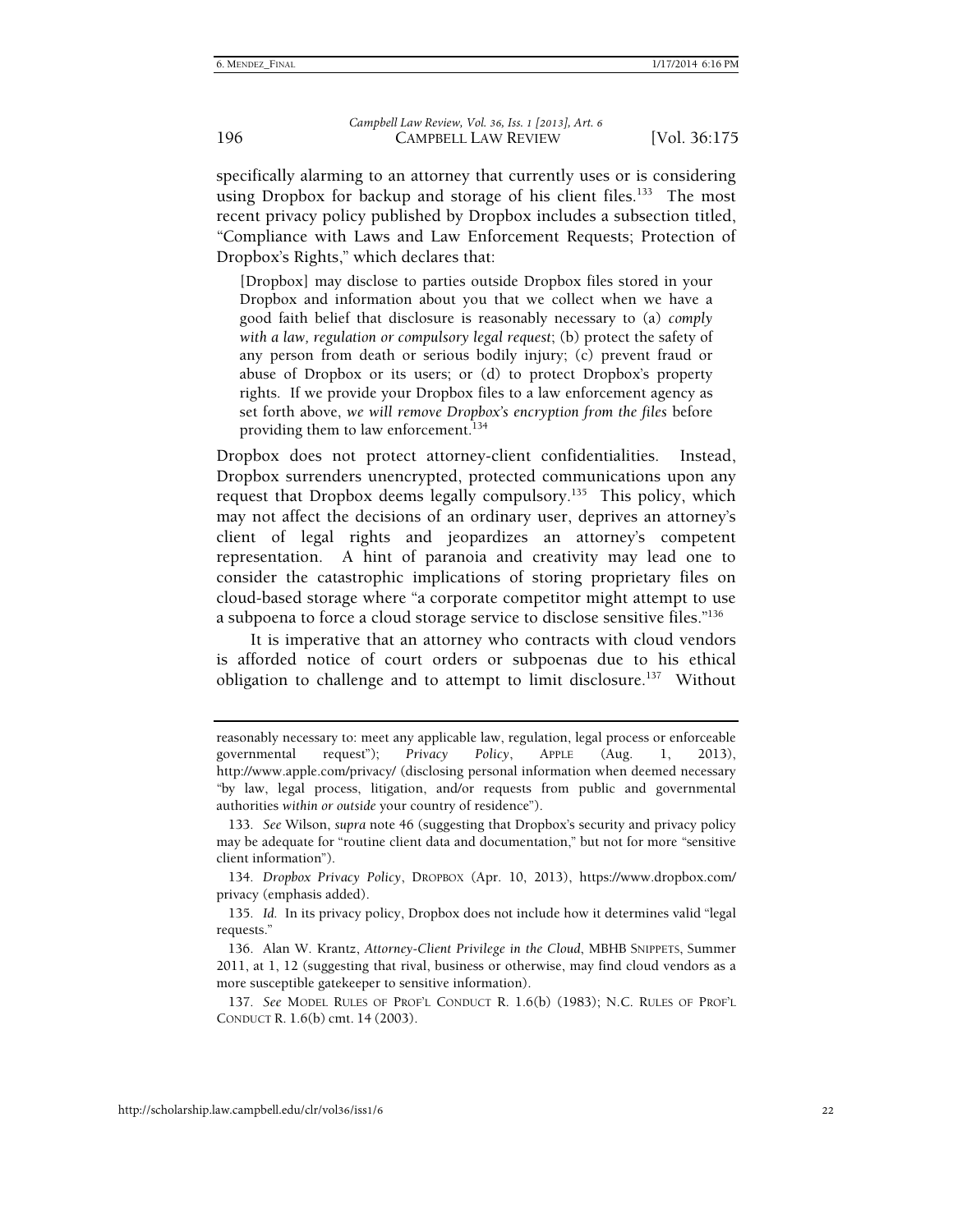proper notice of a court order or subpoena, proper objections available to the client and to the attorney will fail to be asserted—and without proper objections to court orders and subpoenas, it can hardly be said that an attorney is exercising competent representation.<sup>138</sup> Where the Model Rules require an attorney to stay well-informed of the relevant changes in technology that affect his law practice, the N.C. Rules do not make explicit that same duty. $139$ 

Here, adoption of the ABA Commission's amendments to Rule 1.1 and its comments would make the duty to stay abreast of changes in the law and its practice as they pertain to the benefits and risks associated with relevant technology explicit, whereas the ethical rules in the remaining forty-nine states have failed to do so.<sup>140</sup> The ILTSO recommends cloud backup and storage generally; unlike local backups, cloud storage is protected from local system failures and local physical catastrophe.141 Another standard of best practices may be the adoption of a uniform cloud user agreement that provides notification to users when their data is under threat of court order or subpoena.

#### *C. Rule 5.3: Responsibilities Regarding Nonlawyer Assistant*

Model Rule 5.3 governs an attorney's retention of a non-attorney and directs that the attorney must "make reasonable efforts to ensure that the firm has in effect measures giving reasonable assurance that the person's conduct is compatible with the professional obligations of the lawyer."<sup>142</sup> The attorney's professional obligations stem from the previously discussed duty of confidentiality set forth in Model Rule 1.6. The amended comments to Model Rule 5.3 alert an attorney of his duty

 <sup>138.</sup> Also, consider the collateral consequences of an attorney not objecting to a court order or subpoena, such as a waiver of right to appeal or an action for malpractice.

 <sup>139.</sup> N.C. Rule 5.3 does, however, address establishing "measures giving reasonable assurance that the nonlawyer's conduct is compatible with the professional obligations of the lawyer." N.C. RULES OF PROF'L CONDUCT R. 5.3. The duty in N.C. Rule 5.3 requires a North Carolina attorney to be well-informed of the cloud vendor's policy to ensure that such policy is in accord with the attorney's professional obligations. The N.C. Rules, however, do not require the same duties as the amended Model Rule 1.1 demands. *See*  MODEL RULES OF PROF'L CONDUCT R. 1.1.

 <sup>140.</sup> MODEL RULES OF PROF'L CONDUCT R. 1.1. Again, Delaware is the only state to have adopted the August 2012 amendments. *See Order Amending Rules 1.0, 1.1, 1.4, 1.6, 1.17, 1.18, 4.4, 5.3, 5.5, 7.1, 7.2 and 7.3*, DEL. LAWYERS' RULES OF PROF'L CONDUCT, 8 (Jan. 15, 2013), *available at* http://courts.delaware.gov/Rules/dlrpc2013rulechange.pdf (amending, *inter alia*, Delaware Lawyers' Rules of Professional Conduct Rule 1.1, comment 8).

 <sup>141.</sup> ILTSO 2011 Guidelines, *supra* note 121, at 17.

 <sup>142.</sup> MODEL RULES OF PROF'L CONDUCT R. 5.3(a).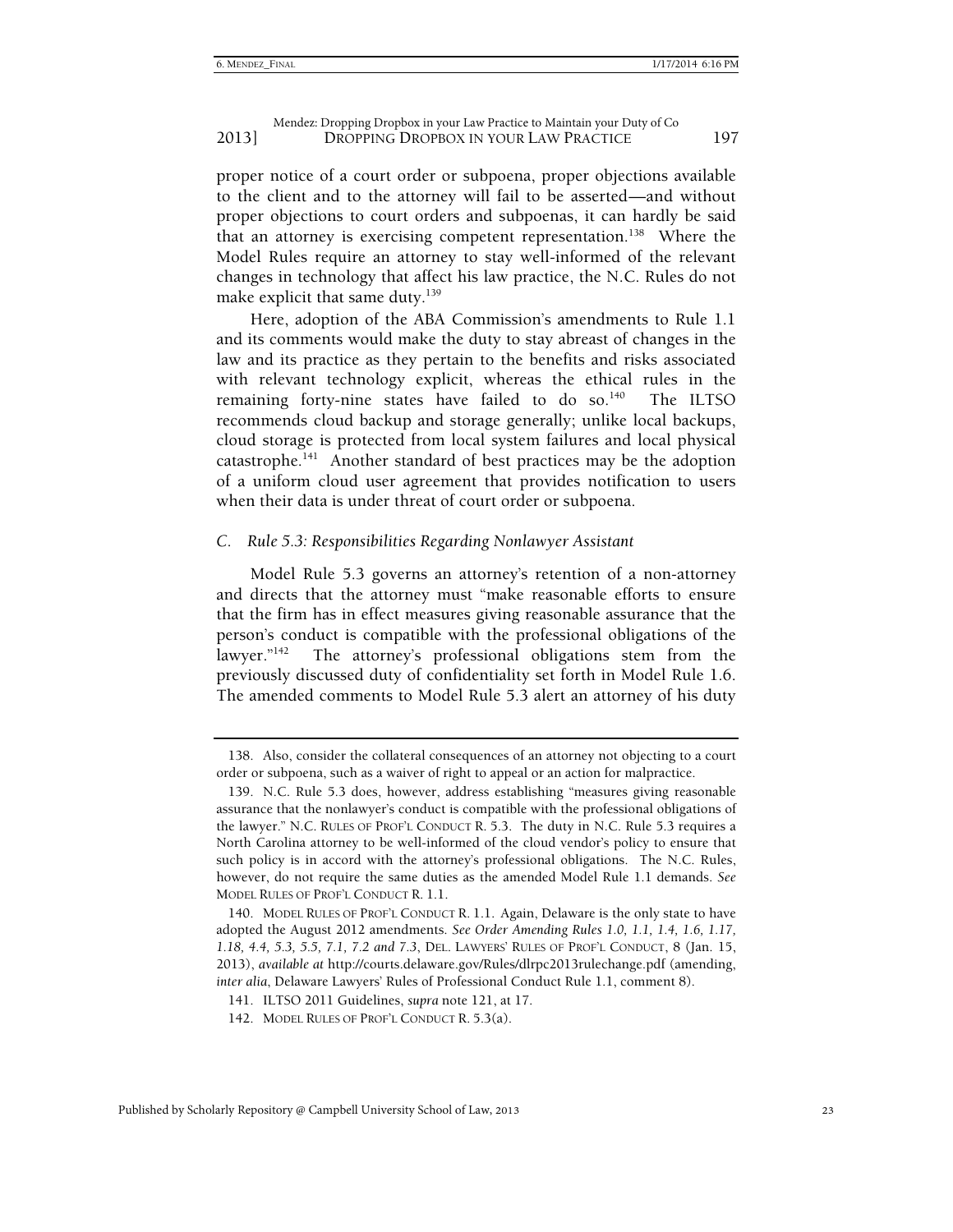to give intelligible standards and instructions to retained non-attorneys outside the firm that are cloud vendors.<sup>143</sup> Thus, an attorney must require that his non-attorney cloud service providers respect the duty of confidentiality that the attorney owes to his clients. More specifically, Model Rule 1.6 and Model Rule 5.3 together require that an attorney has reasonable assurance from cloud vendors that the cloud vendors will make reasonable efforts to prevent the inadvertent or unauthorized disclosure of confidential client information.<sup>144</sup>

By default, Dropbox encrypts the files and the data stored on its servers, and therefore, Dropbox has access to all of the files and all of the data stored because it holds the keys to the encrypted data.<sup>145</sup> Dropbox admits that its employees are able to access user data for reasons stated in its privacy policy—namely subpoenas and court orders.<sup>146</sup> Dropbox claims it rarely accesses personal user data, however, the service operates on a model that de-duplicates the files that have been previously stored online.<sup>147</sup> This model saves Dropbox valuable storage space by only storing a single copy of a file whenever two or more different users have stored the same single file in their respective accounts.<sup>148</sup> It follows, then, that Dropbox must routinely access personal user data to the extent necessary to detect files already uploaded to its storage servers. This necessarily means that Dropbox has access to a user's unencrypted data at all times, not only in limited situations as it claims, otherwise, it would be unable to detect duplicate data stemming from different user accounts.149

Recall that under Model Rule 5.3 an attorney must "effect measures giving reasonable assurance that the [cloud vendor]'s conduct is compatible with the professional obligations of the lawyer."150 Where

<sup>143</sup>*. Id.* cmt. 3 (including the use of "Internet-based service[s] to store client information").

<sup>144</sup>*. See id.*; *see also* MODEL RULES OF PROF'L CONDUCT R. 1.6(c).

<sup>145</sup>*. Security Overview*, *supra* note 110 ("Encryption for storage is applied after files are uploaded, and we manage the encryption keys.").

<sup>146</sup>*. Dropbox Privacy Policy*, *supra* note 134.

<sup>147</sup>*. Id.* ("We collect and store the files you upload . . . . If you add a file to your Dropbox that has been previously uploaded by you or another user, we may associate all or a portion of the previous file with your account rather than storing a duplicate.").

 <sup>148.</sup> Soghoian, *supra* note 116 ("Encryption and deduplication are two technologies that generally don't mix well. If the encryption is done correctly, it should not be possible to detect what files a user has stored (or even if they have stored the same file as someone else), and so deduplication will not be possible.").

 <sup>149.</sup> Hume, *supra* note 7, at 53 ("Consider the liability issue for uploading sensitive, proprietary client information to such a service.").

 <sup>150.</sup> MODEL RULES OF PROF'L CONDUCT R. 5.3(a) (1983).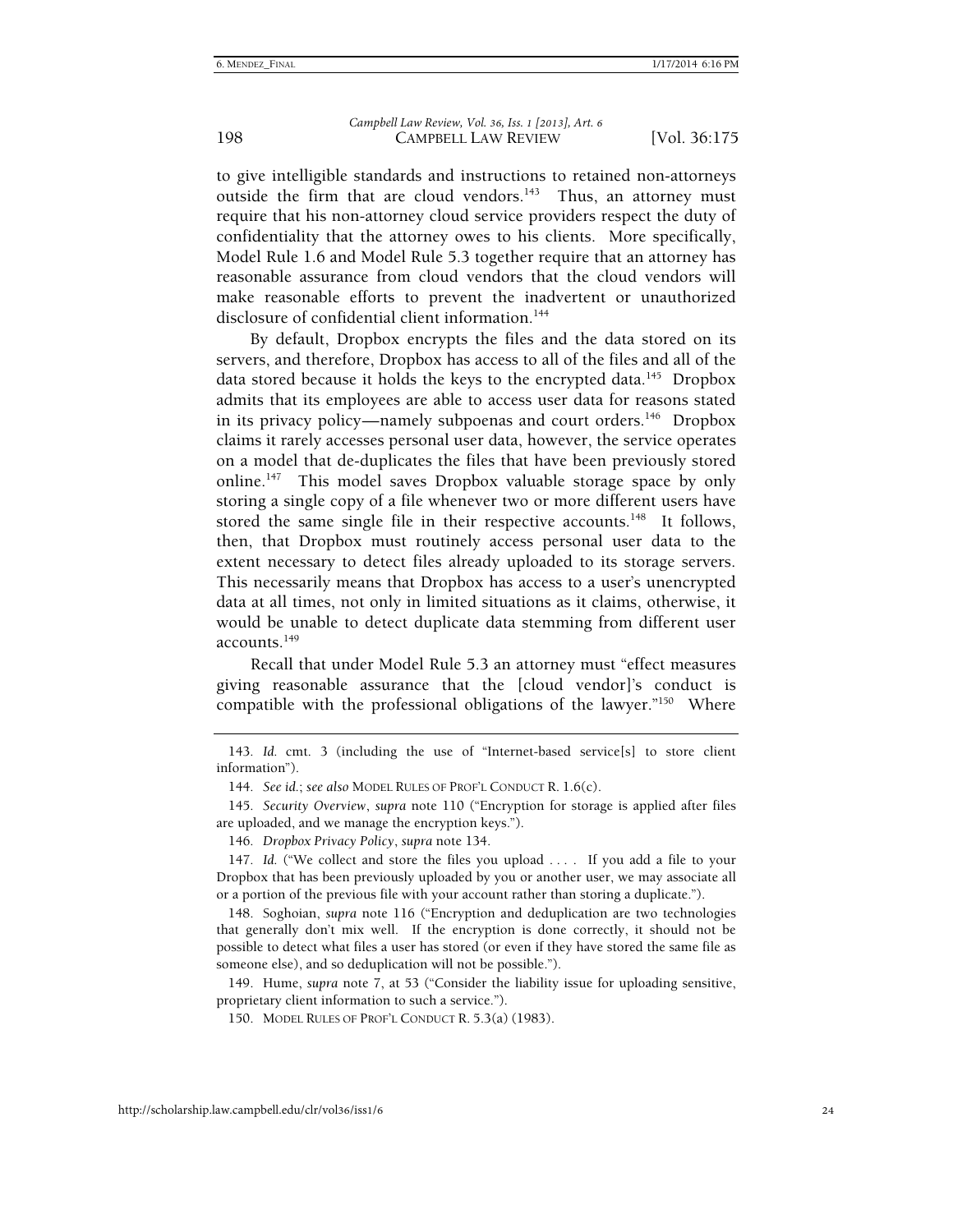the end purposes are merely data storage and backup, the unfettered access to user data that Dropbox and its employees may exercise is contrary to the limitations in Model Rule 1.6. Allowing a third party full access to unencrypted data is not a reasonable effort, by either the attorney or the non-attorney assistant, to prevent the inadvertent or unauthorized disclosure of confidential client information.<sup>151</sup> The Model Rules consider the reasonableness of an attorney's efforts in determining if a breach of the duty of confidentiality has occurred.<sup>152</sup> The N.C. Rules, however, do not.<sup>153</sup> Rather than considering whether "reasonable efforts" have been made, North Carolina merely requires an attorney to "act competently to safeguard [confidential client information]."154

The remaining jurisdictions should adopt the August 2012 amendments to Rule  $5.3$  and its comments.<sup>155</sup> The adoption of the August 2012 amendments underscore the importance that an attorney make reasonable efforts to ensure that any non-attorney cloud service providers he uses are compatible with the attorney's own professional obligations, including the attorney's obligation to protect client information.156 It is important to understand that neither the ABA Commission's amendments nor the existing N.C. Rules give room to rely on Dropbox's representation of safety and security in storing confidential client information due to Dropbox's unrestricted data access. Thus, the ILTSO recommends that only cloud vendors that are willing to observe standardized internal and external procedures should be employed.157If the procedures are included in a continuously updated and maintained uniform cloud user agreement, this may be the most effective method to protect an attorney and his clients from individual cloud user agreements.<sup>158</sup> The agreement may contain provisions mandating that

 <sup>151.</sup> While this holds true for Dropbox, whose primary function is data backup and storage, it may not hold true for other cloud legal service providers that may involve document review and discovery, thereby necessitating access to unencrypted client files.

 <sup>152.</sup> MODEL RULES OF PROF'L CONDUCT R. 1.6 cmt. 18.

<sup>153</sup>*. See generally* N.C. RULES OF PROF'L CONDUCT R. 1.6 (2003).

<sup>154</sup>*. Id.* cmt. 17.

<sup>155</sup>*. Variations of the ABA Model Rules of Professional Conduct: Rule 5.3 Responsibilities Regarding Nonlawyer Assistance*, *supra* note 58.

 <sup>156.</sup> MODEL RULES OF PROF'L CONDUCT R. 5.3 cmt. 3.

 <sup>157.</sup> ILTSO 2011 Guidelines, *supra* note 121, at 16.

 <sup>158.</sup> The attorney who has opted into the realm of cloud computing likely has not done so to become an expert regarding the Internet and related security measures, but rather has done so to more efficiently manage his business and his clients' files. Providing the option for vetted cloud vendors or a compliant uniform agreement protects legal practitioners who lack experience in the complex, cloud computing world.